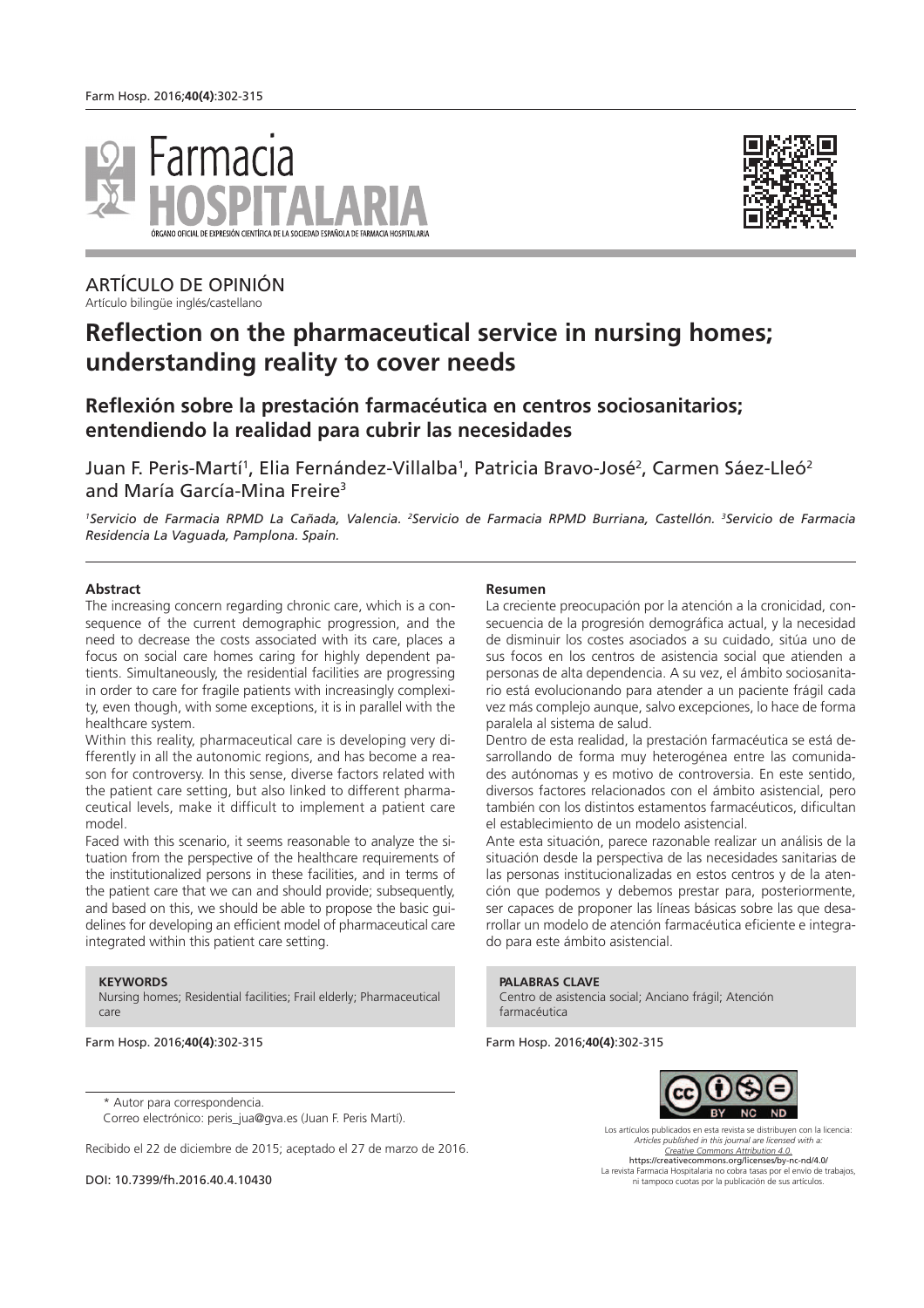#### **Introduction**

The demographic progression and economic situation are forcing the most developed countries to direct their health systems towards chronic patient care<sup>1</sup>; the epidemiological pattern has changed, and currently 80% of Primary Care visits, 60% of hospital admissions, and 70% of healthcare expenses are associated with chronic conditions<sup>2</sup>.

As a consequence of this reality, the Strategy for Addressing Chronicity in the National Health System<sup>3</sup> was published in 2012; this document established three key points: patient care by multidisciplinary teams with professionals from the healthcare and social services involved, guarantee of continuity of care, and maximization of the involvement by patients and those around them.

In recent years, public authorities have become increasingly interested in the population institutionalized in nursing homes(NH), in terms of pharmaceutical provision; this is particularly due to the need to reduce the costs associated with the use of medications. In this setting, Royal Decree 16/2012<sup>4</sup> establishes in its Article 6 the basis for pharmaceutical planning in order to develop a specialized pharmaceutical care: to establish a specific pharmacy department, or a medication storage associated with a public hospitalpharmacy department of a public hospital. Private centres with less than 100 beds will also have the possibility to link the storage to a community pharmacy.

Pharmaceutical reality is complex, and its action in this setting is subject to multiple factors difficult to put together. There are pharmacy-related factors, such as the organization of this sector into different pharmaceutical services (hospital , primary and community care); and other non-pharmacy-related factors, such as the geographical dispersion of nursing homes, and the varied distribution among the different healthcare areas. The complexity of this scenario can explain, though only partially, the slow reaction by the different spanish autonomic regions to the new legal regulations and, at the same time, the publication of many articles and opinions in the specialized press regarding which pharmaceutical area should provide this patient care.

This article is intended to reflect on some basic issues which have not been well clarified, to destroy some preconceptions about the patient care setting, and to identify the needs of institutionalized persons, for the sole aim of collaborating in order to improve the care provided and, therefore, the health outcomes in the patients managed.

### **A brief analysis of the real situation. Nursing homes and models for pharmaceutical care**

It is difficult to conduct a brief analysis, due to the existing diversity between the residential facilities in the

different autonomics regions, particularly among those depending on social services. However, it is possible to declare that, in the same way that services depending on healthcare structures, such as home hospitalization units, have had an important development in recent years, the social care facilities are in continuous evolution, and are currently managing a heterogeneous population with increasingly complex health issues who require multiple levels of care in many cases, halfway between the hospital and their home<sup>5,6</sup>. And all this, to a high extent, is conducted in parallel with the healthcare system.

From the perspective of Pharmacy, the situation is similar. The variety of pharmaceutical care experiences that we can find in Spain, both from the community pharmacy and from hospital pharmacy departments, is so important that its analysis would require an entire article. This situation led to the publication in 2013 of the report titled "Hospital Pharmaceutical Care in Nursing Homes. Analysis of the Situation and CRONOS-SE-FH Proposal", prepared by the CRONOS work team of the Spanish Society of Hospital Pharmacy<sup>7</sup>, where the current situation is analyzed, and a proposal is made to be conducted from pharmacy departments.

There is a baseline problem: the use of non-care criteria (ownership of the centre and/or number of beds) results in a distribution between pharmaceutical servicess that makes it difficult to develop a real patient care model, which would be the key for developing activities and policies targeted to a rational use of medications and healthcare products and, ultimately, a better quality of patient care.

The objective must be to adapt the care model to the needs of this population and their healthcare setting. We analyze the current situation by reflecting on certain topics and scenarios frequently used in the discussion about which pharmaceutical services are required in this setting, and who must provide them.

### **Are institutionalized patients considered outpatients?**

The nursing home is the place of residence of the patient. When a patient is admitted to a social care centre, the social worker will register him/her in the place where the centre is located. Therefore, the patient will be assigned to a general practitioner in the public health centre of this area.

This assignment does not indicate outpatient nature at all. Any person will have it by the mere fact of registration, regardless of being hospitalized, institutionalized, or living at home. A patient is considered an outpatient when is attended in the health centre and then return home. Drawing a parallel with this, it will be considered home care when patient care takes place in their home, while patients will be considered hospitalized or institutionalized when they stay in a centre in order to be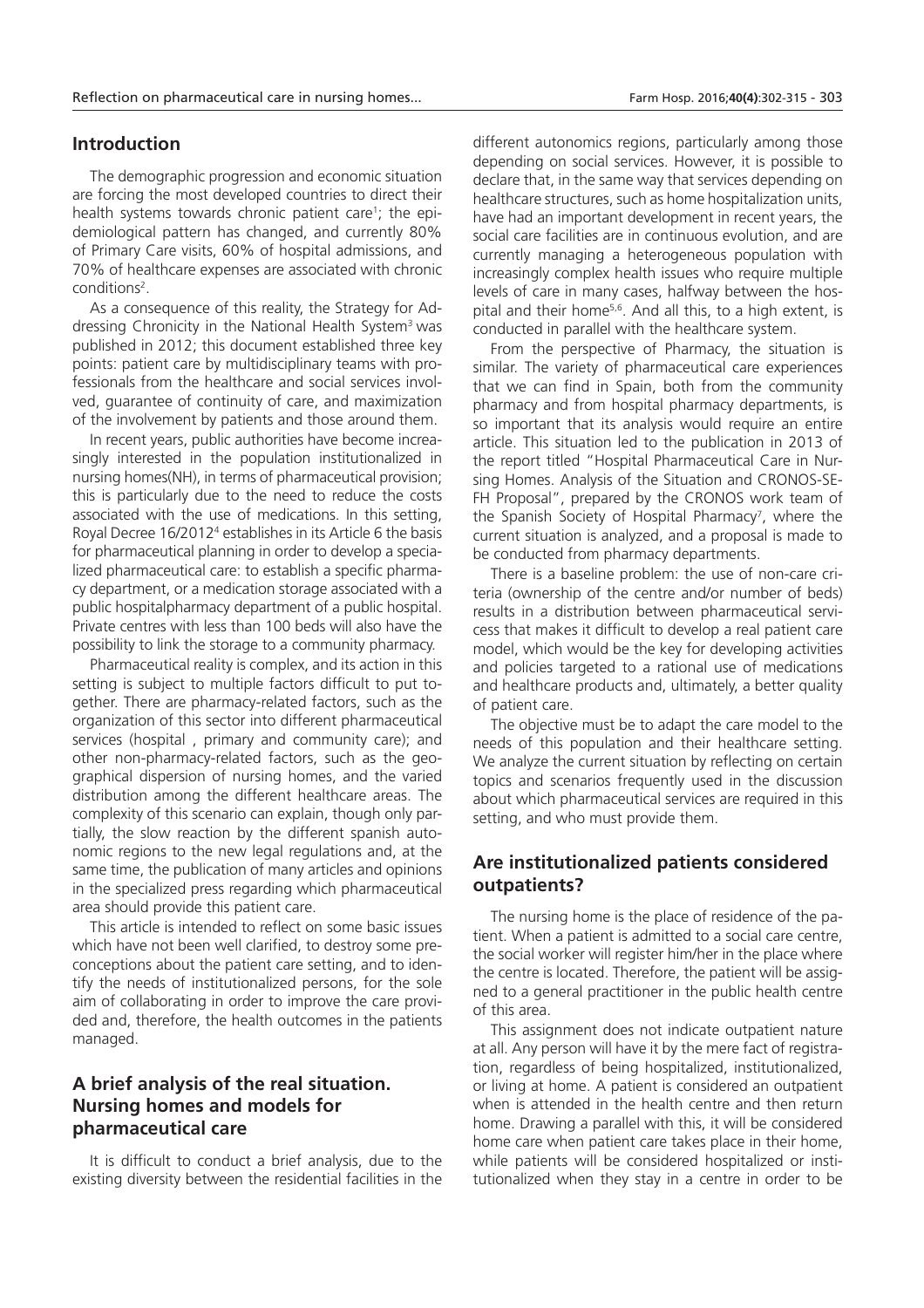managed there and by its staff, as occurs in the hospital setting and also in a nursing home.

This institutionalized patient profile is not clear from current regulations; however, the more recent rules go along this line, without specifying it directly. This appears in the previously mentioned RD 16/2012<sup>4</sup> , article 6, which places the social care centre at the same level as the prison system and the hospital setting, in terms of pharmaceutical regulation.

But the reality must be accepted, if an improvement in patient care is the objective; and, if necessary, regulations must be modified and the healthcare structure must be adapted. And the reality is this: patients in a nursing home are not managed by health centre but by a multidisciplinary team in the nursing home which, in the majority of cases, is not integrated within the health system.

### **Institutionalized patients require complex care, also from the pharmacotherapeutical point of view**

Three situations which have a direct impact on medication management can be highlighted: age-associated pharmacokinetic/dynamic changes<sup>8</sup>, the prescription cascade<sup>9</sup>, and drug-drug and drug-disease interactions<sup>10</sup>. This complexity is responsible for the high incidence of hospital admissions caused by medication: between 3 and 5% of total hospital admissions (5-10% in terms of cost) in western countries<sup>11,12</sup>.

Patients with multiple morbidities and functional and/ or cognitive deterioration will require a therapeutical approach centred in the person and not in each of the health issues separately. For this reason, the application of current clinical guidelines presents many limitations. It is not possible to extrapolate their indications to complex chronic patients, because the potential associated morbidities are not taken into account. Their objectives are usually focused on clinical benefit, and those aspects associated with safety are assessed with lower accuracy. Except for some cases, these guidelines don't include treatment recommendations for patients with limited life expectancy, and mortality reduction outcomes are prioritized over quality of life. And the functional and/ or cognitive deterioration of patients is not taken into account<sup>13</sup>. That is to say, *complexity* is not taken into account by guidelines recommendations.

This complexity entails, as well as multiple morbidity and frailty, a level of functional and/or cognitive deterioration (dependence) leading to complementary health and social care requirements for these patients.

The next question would be: Which is the level of complexity of those patients managed in these centres? Using data from different studies in nursing homes linked to Pharmacy Department *La Cañada* Nursing Home, we can state that almost 60% of residents present moderate

to total dependence (I. Barthel<60), almost 50% present severe cognitive deterioration (MEC-Lobo < 14), there is a 28% prevalence of malnutrition or high risk of malnutrition, practically half of patients are at medium-high risk of pressure sores (Norton<12), and >60% would be considered pluripathological patients according to the classification by the Andalusian Regional Government's Ministry of Health and, therefore, according to the characteristics of this tool, at high risk of requiring hospital admissions.

### **Institutionalized patients are highly polymedicated**

This is a widely used phrase, and it is true. Polymedication should not always be understood as poor clinical practice. Institutionalized patients present a major number of comorbidities which will often require using a high number of medications. The problem lies in their unnecessary or inappropriate use.

At the same time, this could be considered a health issue. The use of medications is the main intervention by the health system and, regardless of this, it is estimated that  $>50\%$  of them are not adequately taken<sup>14</sup>. The percentage of patients taking 10 or more medications has increased from 1.9% in 1995 to 5.8% in 2010<sup>15</sup>, and it is obvious that the risk of problems associated with medication will increase with the number of medications taken. Causes are varied, and have an impact both on the patient/caregiver and on the health system <sup>16</sup>.

In this sense, dispensing by a Hospital Pharmacy Department has been significantly associated with a lower number of medications per patient in public nursing homes for the elderly in Belgium<sup>17</sup> and also in Spain.

For example, a retrospective study on the activity during the past two years of a hospital pharmasyst in the setting of comprehensive geriatric assessment in a nursing home with 108 beds allowed to reduce the percentage of polymedicated patients (from 79.3% to 64.6%) and to discontinue 262 medications (2.26 medications/patient); the most frequent drugs were hypnotic-anxiolytics, antipsychotics, anti-ulcer agents, and antidepressants.

This experience goes in line with what Maher *et al*<sup>18</sup> have stated in an opinion article about the clinical consequences of polypharmacy: that the best intervention on this situation would be a multidisciplinary approach by a team including one clinical pharmacist.

### **Institutionalized patients present a higher risk of suffering drug-related problems**

Institutionalized patients present a higher risk of suffering drug-related adverse events than outpatients 19,20 . This situation is due to multiple factors, depending on patients, their treatment, and the health/social system.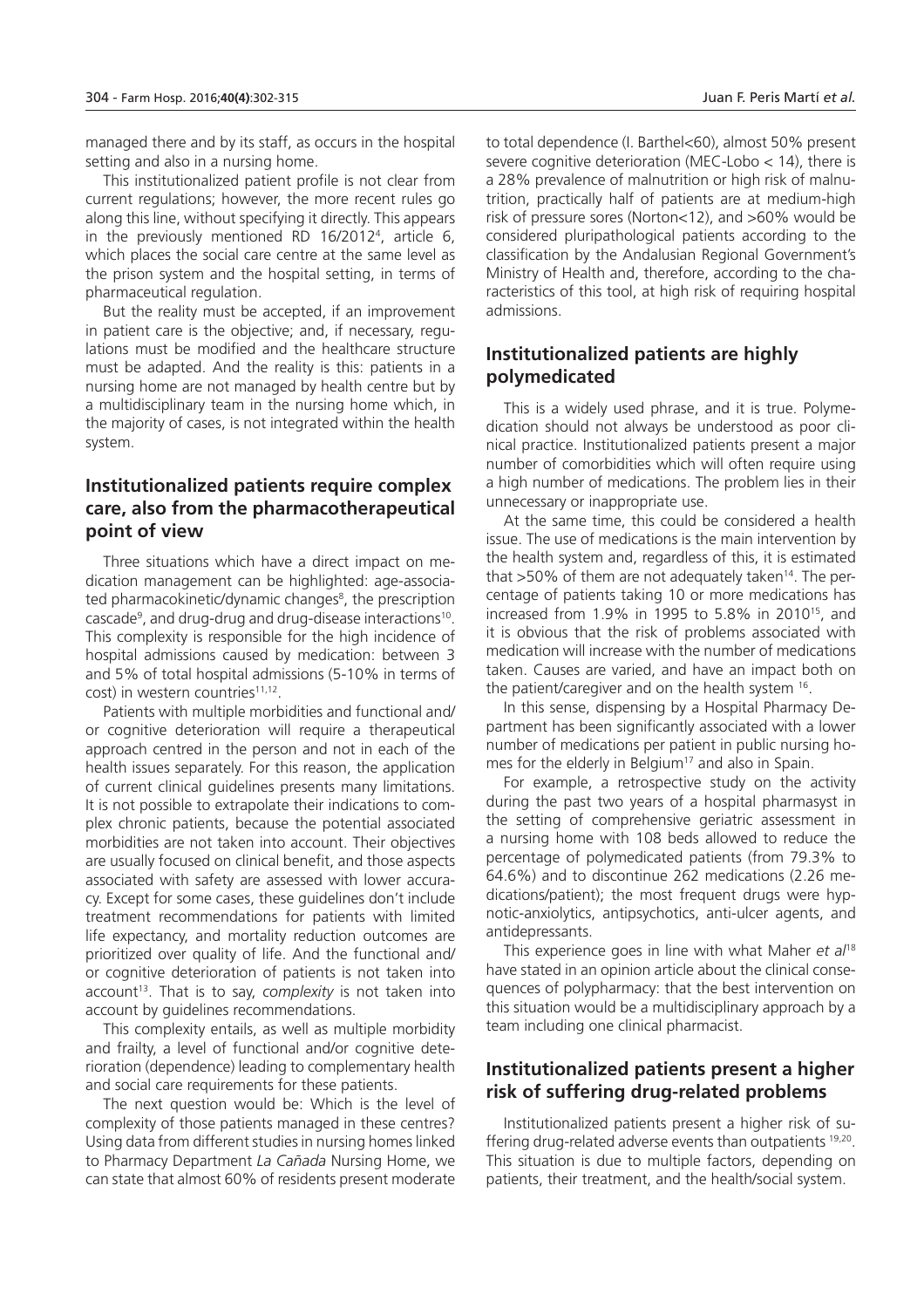Polypharmacy increases the risk of presenting drug-related reactions from 13% to 82%, when going from 2 to 7 or more drugs as the defining criteria. The drugs most frequently associated with this are: cardiovascular agents, diuretics, anticoagulants, NSAIDs, antibiotics and hypoglycemic drugs $21$ . The prevalence of polypharmacy  $(≥ 5$  medications) in institutionalized elderly patients in Europe has been estimated in 75%, and there is a 24.3% rate of excessive polypharmacy  $( \geq 10 \text{ medi}$ cations)22. This is caused not only by the duplicity in medical units and the number of prescribing professionals involved in patient treatment, but also by the number of pharmacies involved in dispensing, and the type of pharmacy service <sup>16</sup> .

For example: When a predefined alert system, or *trigger tool,* was implemented in a nursing home with 96 patients, with a median of 6 medications per patient (range: 2-16), 130 positive alerts were detected, and 72.4% of patients presented at least one. The most frequent were constipation and falls, in 21.9% and 18.3% of patients, respectively. The medications more frequently associated with the alerts were: benzodiazepines, antipsychotics, and oral antidiabetics.

### **Pharmaceutical care based on the use of prescribing quality endpoints (STOPP/START)**

In recent years, there has been a significant increase in the level of concern regarding the availability of procedures to assist healthcare professionals in the adaptation of treatment for polymedicated elderly patients. In this sense, probably due to their easy implementation and their better adaptation to the drug therapy used in Europe, there are multiple publications using the STOPP/START criteria<sup>23</sup> in order to analyze the quality of prescription in nursing homes and other patient care settings<sup>24-26</sup>.

These criteria have not been created as a replacement for the comprehensive assessment of patients; in fact, they have not been designed in order to detect absolutely all potentially inadequate prescriptions, but the most preventable situations in daily practice; this circumstance allows them to be used in primary care as well as in the hospital or residential facilities settings.

In an initial assessment of the utility of these criteria, 41 patients from the nursig home RPMD *La Cañada* were included ramdomly, with 83-years-of-age (SD: 3.9), a medium level of moderate functional dependence, and moderately severe cognitive deterioration. The findings were 33 STOPP criteria and 23 START criteria. After multidisciplinary assessment (by the physician, the pharmacist and the nurse), 60.6% of STOPP criteria were applied, and none of the START criteria. The causes for the lack of implementation of these criteria were: patient stability ( $n=10$ ), limited life expectancy ( $n=10$ ) and treatment directed by specialized care (n=3).

Given this situation, the solution is not a systematic implementation of these or other criteria, but a multidisciplinary approach that includes the need for a periodical **review** of medication, and takes into account the benefits of *deprescribing*<sup>27</sup>. Along this line, we understand the integration of the pharmacist within a nursing home, because this action becomes more relevant when polymedication is combined with frailty<sup>27</sup>, in order to achieve the adaptation of treatment to the evolution, prognosis, preferences and quality of life of patients.

### **Antipsychotics are excessively used in the sociosanitary setting**

Another widespread claim, and also true. There have been many publications in recent years about the excessive use of antipsychotic medications in elderly patients with dementia in nursing homes. This situation has led to many centres, companies, and organizations such as CEOMA (Spanish Confederation of Organizations for the Elderly) to lead a critical school of thought regarding this, and to promote the development of programs targeted at a more rational use of these medications, prioritizing non-pharmacological measures, and *untying* patient*s* as much as possible28. This is not the real situation in all centres, but there have been advances in this respect in many of them; and it must be said that this has been achieved without any support by the healthcare structure.

However, there are few articles highlighting another reality: the majority of these patients are already on excessive antipsychotic medication at the time of admission in the nursing home. This is a clear example of the way in which the patient care setting will also determine treatment: the home/outpatient setting is different to the institutionalized patient setting. A patient with dementia and behavioural alterations in his family setting can require a different treatment for many reasons, such as an excessive workload for the caregiver, or lack of carer; on the other hand, a residential facility will have a clinical team with the ability to manage this type of patients and situations, with non-pharmacological and pharmacological measures.

In a multidisciplinary program initiated in 2012 about the adaptation of antipsychotic drugs in patients with dementia in a nursing home with 120 beds, 35 patients were included (mean age: 82.3 years; SD: 5.8) according to predefined selection criteria. After the individual assessment and sequential discontinuation of these medications, the outcomes were: total discontinuation in 28 patients (80%) and dose reduction in 7 patients (20%). It must be highlighted that it was only necessary to re-initiate antipsychotic treatment in two patients whose medication had been discontinued, and in both cases at a lower dose (data from the Pharmacy Departmentof Burriana Nursing Home).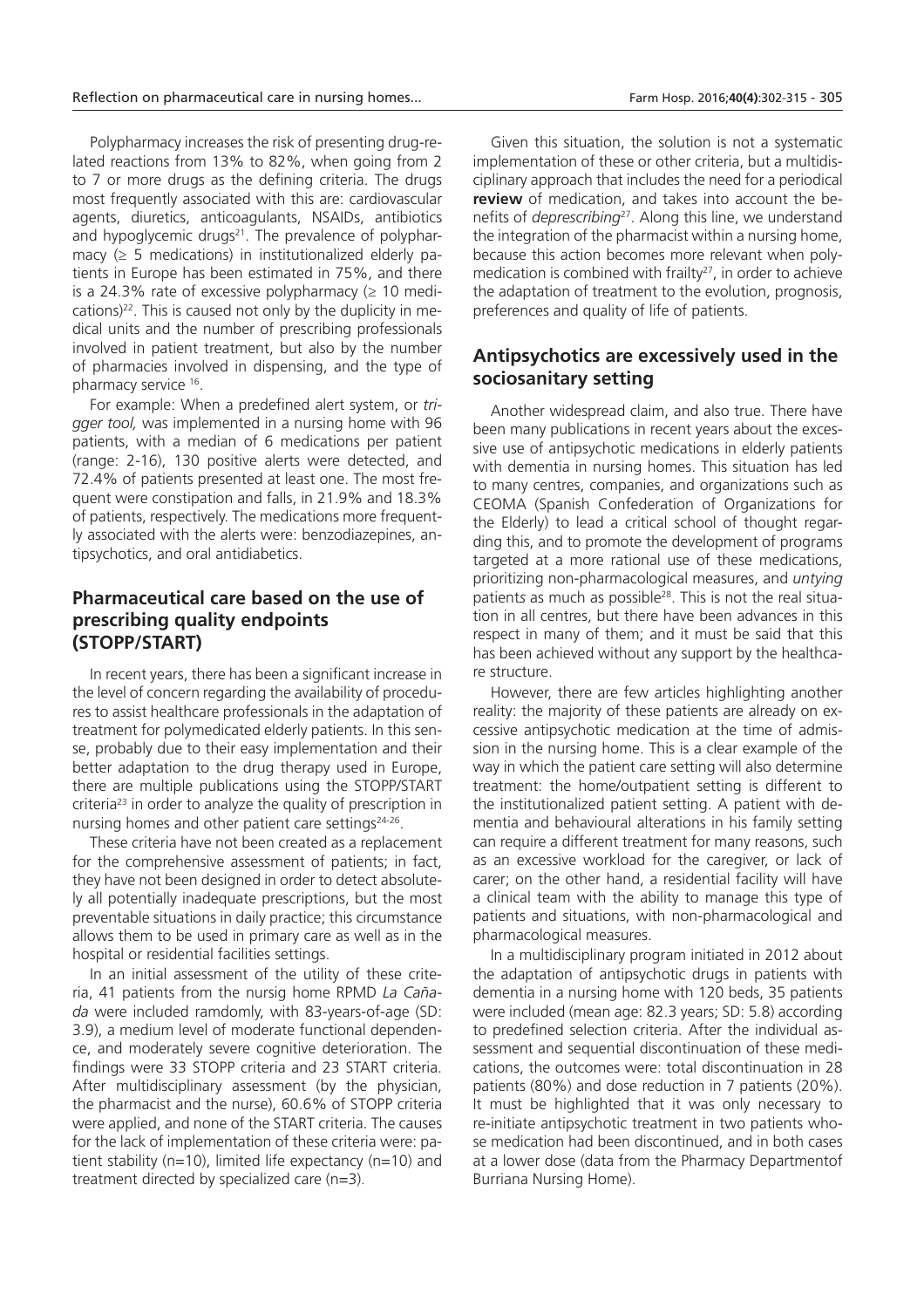### **Institutionalized patients present a high risk of malnutrition**

Elderly patients present a higher risk of malnutrition than other age groups. The risk and occurrence of malnutrition in this group is caused by physiological risk factors (lower energy expenditure), physical and clinical factors (chewing and/or swallowing problems, chronic diseases, medication, etc.), and psychosocial factors (cognitive deterioration, depression). The Predyces study indicates that 23% of patients hospitalized in our country are at risk of malnutrition, and those >70-year-old present the higher risk (37%)<sup>29</sup>. There was a 50% prevalence of malnutrition in >75-year-old patients at hospital discharge<sup>29</sup>. In the same line, different studies state that the proportion of malnutrition in institutionalized elderly patients ranges between 18 and 38.6%<sup>30</sup>.

A study conducted in 2008 with 1,148 patients institutionalized in 16 nursing homesof Valencia region showed a malnutrition prevalence of 11.5%, with 16% of patients at risk, and a high prevalence (25%) of obesity<sup>31</sup>.

Malnutrition in institutionalized patients is a key factor in the development of frailty. For this reason, institutionalized patient care demands interventions in order to prevent risks and improve the nutritional status, to a higher extent than in other settings. In this sense, the implementation of a multidisciplinary protocol for nutritional screening and assessment adapted to this population will allow to conduct a follow-up in this type of patients, and interventions for those who require it.

The presence of polymedication can also have a negative impact on the nutritional status of patients<sup>33</sup>. The risk of losing weight is three times higher in those patients taking 5 or more medications vs. those who take fewer drugs<sup>34</sup>. Moreover, the use of antidepressants and/or antipsychotics can have a significant impact on patient's appetite and weight, and this circumstance must be taken into account when adapting treatment to each patient and clinical situation.

Nutritional care is complex and also requires a multidisciplinary approach; the team must include healthcare professionals (physician, pharmacist, nurse) and dieticians, able to offer the individualized care required by each patient $^{33}$ .

In line with everything stated so far, a pharmacy department targeted to this type of patients should have access to the most adequate nutritional resources (specific for feeding tubes, oral supplements, adapted texture, etc.) and be able to work together with the rest of the team in terms of patient assessment, for an adequate nutritional and pharmacological treatment.

### **Nursing homes have developed a patient care system parallel to the NHS. How far should this go?**

So far, patient complexity and care have been assessed. But, how far should we go in terms of patient treatment in the nursing homes? *This is the question*. It seems reasonable to think that the level of patient care to be conducted should be determined by the public health system, probably after an assessment of what is more convenient or beneficial for the patient; of course, without forgetting efficiency for the health system. However, this does not happen.

Nursing homes have developed over time a model of multidisciplinary care for institutionalized persons. In fact, this is demanded by current regulations; and there is a team in the majority of these centres, formed at least by the centre management, a clinician, nursing staff, a psychologist, a physiotherapist, a social worker, and a sociocultural entertainment technician; this team will manage patients from a multidimensional perspective, and will try to cover their healthcare and social needs.

In the majority of centres of the diferents spanish regions, this patient care is conducted in parallel with the National Health System. The Strategy for Addressing Chronicity <sup>3</sup>has acknowledged this, and stated the need to work for an organizational and structural integration able to manage complex chronic patients in the most adequate way possible.

Here we find a critical / troublesome point: On a structural level, the healthcare provided to patients in nursing homes is not integrated and does not have a simple coordination with the healthcare system; and, on the other hand, patients are increasingly complex, with higher frailty and more requirements regarding healthcare. Therefore, it is recommended to avoid the transition between healthcare levels, and to achieve an effective communication with hospital clinician in order to manage situations that can be addressed from the centre<sup>35</sup>.

The morbidity associated with Alzheimer's Disease, the implementation of palliative care, or the clinical complexity of many of the persons managed, are situations that cannot be left outside the health system, if the objective is to offer the best patient care available.

Speaking in specific clinical terms, as an example, pneumonia acquired in a nursing home should be considered as hospital-acquired pneumonia (and not community-acquired pneumonia), because the prevalence of multi-resistant pathogens is similar to the hospital and, therefore, the need for broad-spectrum hospital use antibiotics will also be similar<sup>36</sup>.

In line with the previous example, those nursing homes linked with a hospital pharmacy department have access to treatment with hospital use medication, which will be beneficial for patients by avoiding the risks of hospitalization and transition between patient care levels, and will also offer an economic benefit to the public health system by preventing a hospital admission, which is one of the main objectives of the plan for chronic patient care. But the hospital pharmacy is not enough to address this possibility; an integration of resources will be essential.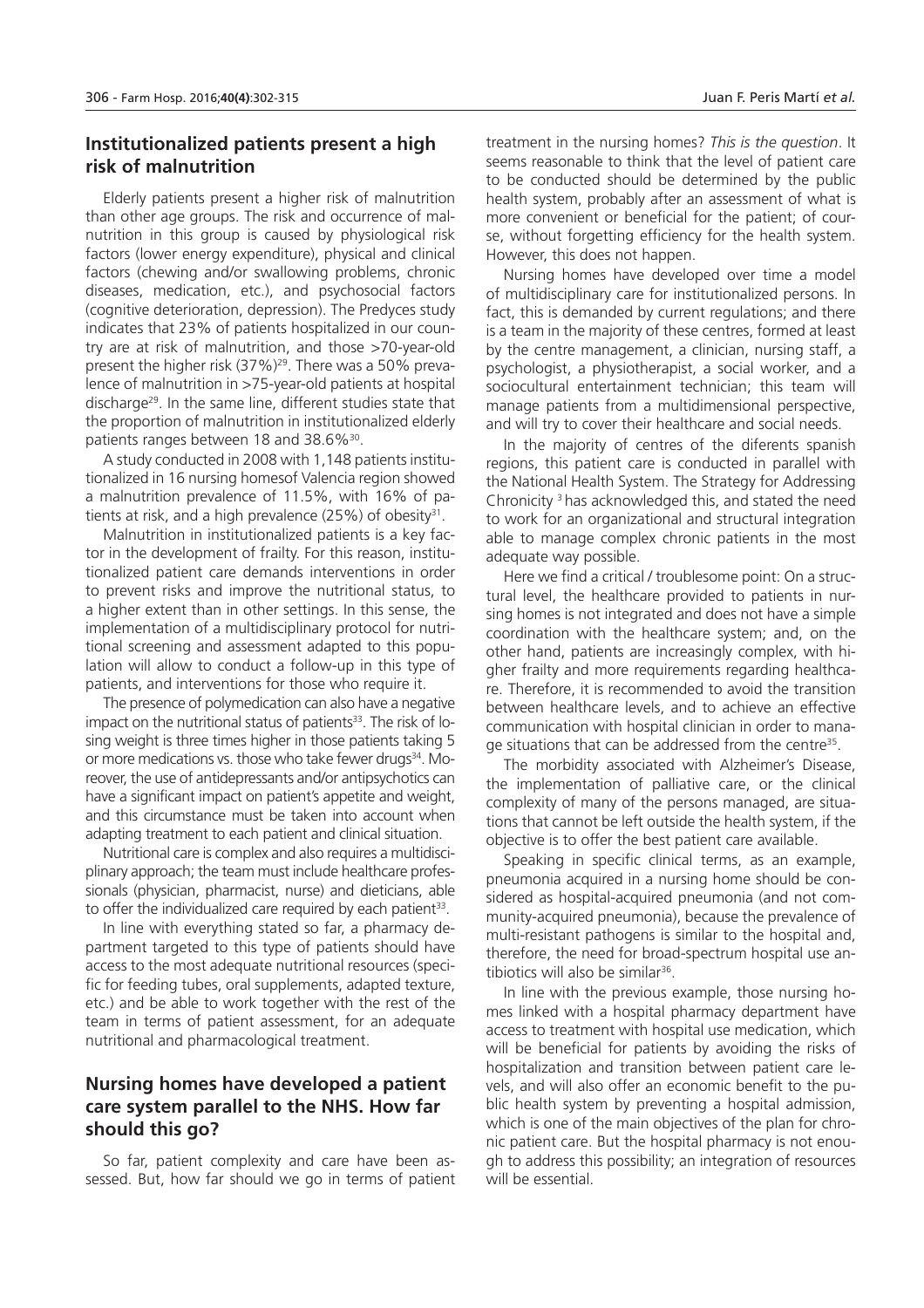It is true that steps are being taken in order to improve continuity of care. Some regions have an electronic clinic history which is shared by the different care levels, including the residential facilities setting; others have incorporated the health systems professionals. These are positive initiatives, but still isolated, and often targeted to control the prescription of medications. To incorporate tools or to coordinate certain patient cares could encourage an improvement; but this will be insufficient if structures have not been previously integrated, that is to say, if no clinical integration between teams and professionals has been ensured<sup>37</sup>.

### **Acute Care Hospitals cannot manage institutionalized patients in a convenient manner**

Nursing homestaff will usually complain about the conditions in which patients return after hospital discharge. Hospital stays will usually cause health issues in fragile patients: pressure ulcers, disorientation, confusion or weight loss. This situation will lead to an increase of their vulnerability, which will be sustained during some time after hospital discharge; some authors have called it "post-hospital syndrome<sup>"38</sup>. In this sense, data collected in 2014 from 12 nursing homes (n=920) linked to the Pharmacy Department La Cañada Nursing Home show that a fourth of all pressure ulcers have an external source (hospital, home) when the number of hospital stays is much lower.

This reality demands a reflection about how and where these persons should be managed, making the most of the different resources, in order to ensure an adequate care and location at all times. Two points that must be worked upon could be determined: a) Improving the care received by these people in hospital, offering a more patient-centred care, and not focusing all efforts exclusively on the problem leading to their admission<sup>37</sup>, and b) Encouraging patient care within their centre, avoiding hospitalizations that are not beneficial for the patient.

### **MDS as a basic tool for pharmaceutical care in sociosanitary centres**

The use of monitores dosage systems (MDS) has been widely proposed, and even incorporated in some regulations and/or programs for action, as a basic tool for pharmaceutical care in the setting of social care centres. But are we sure that this is the most adequate system? In this setting, as well as in the hospital setting, this will mean not only dispensing, but also administering the medication and conducting patient follow-up.

The NHS England does not consider that its use would be adequate in this type of centres, because they understand that its contribution to safety is not completely clear, and their use does not seem to reduce the number of medication errors, when centres using these systems are compared vs. centres that do not use them<sup>39,40</sup>. On the other hand, they do find an advantage in terms of scale economy, by making easier the preparation of medication in a centralized way<sup>39</sup>.

In our experience, medication dispensing must be conducted according to a system of individualized single doses, adapted to the clinical setting, that will maximize safety and, at the same time, facilitate nursing work for an adequate administration of medications. In this clinical setting, where institutionalized patients are managed by a healthcare team, the same as in hospitals, the Pharmacy Department does not dispense the medication directly to patients, but prepare it for administration by the nursing staff. And this must be done under the best conditions, that is to say: individualized by patient, correctly identified, and within a system that will make nursing work easier and minimize errors.

### **From reflection to proposal**

Treatment approach for complex chronic patients is difficult, both for the healthcare professional managing them and for the professional who must prepare a plan of care from different social and healthcare resources that must be interconnected.

It could be claimed that any model of care proposed should be sustainable, provide some value, adapt care to the situation of each patient and their empowerment; and therefore it should be multidisciplinary, with the objective of obtaining a synergy with the actions of each professionals, and achieving a better outcome than the sum of each one separately<sup>37</sup>.

Based on these premises, and on the experience of Hospital Pharmacy in this setting of care, we understand that the model of pharmaceutical care in nursing homesmanaging complex patients should meet the following characteristics:

- − It must be integrated within the Health System, being part of the healthcare structure. In fact, the whole healthcare offered to patients institutionalized in nursing homes should be integrated within the Health System.
- − It must be able to adapt to the setting of care. Follow-up for complex chronic patients requires collaboration with different healthcare and social professionals, in an area with few certainties at pharmacotherapeutical assessment.
- − It will be linked to the pharmacy departmentsof the hospital of reference, or implemented in the nursing home in order to have a higher ease of adaptation, according to the reality in each area / healthcare area, and based on the number of centres and patients to be managed.
- − Regardless of the structure created, the pharmacist must be able to conduct his patient care work in the nursing home. It is worth insisting in the fact that the best outcomes are obtained when acting at a *micro* level, that is to say, with the healthcare professional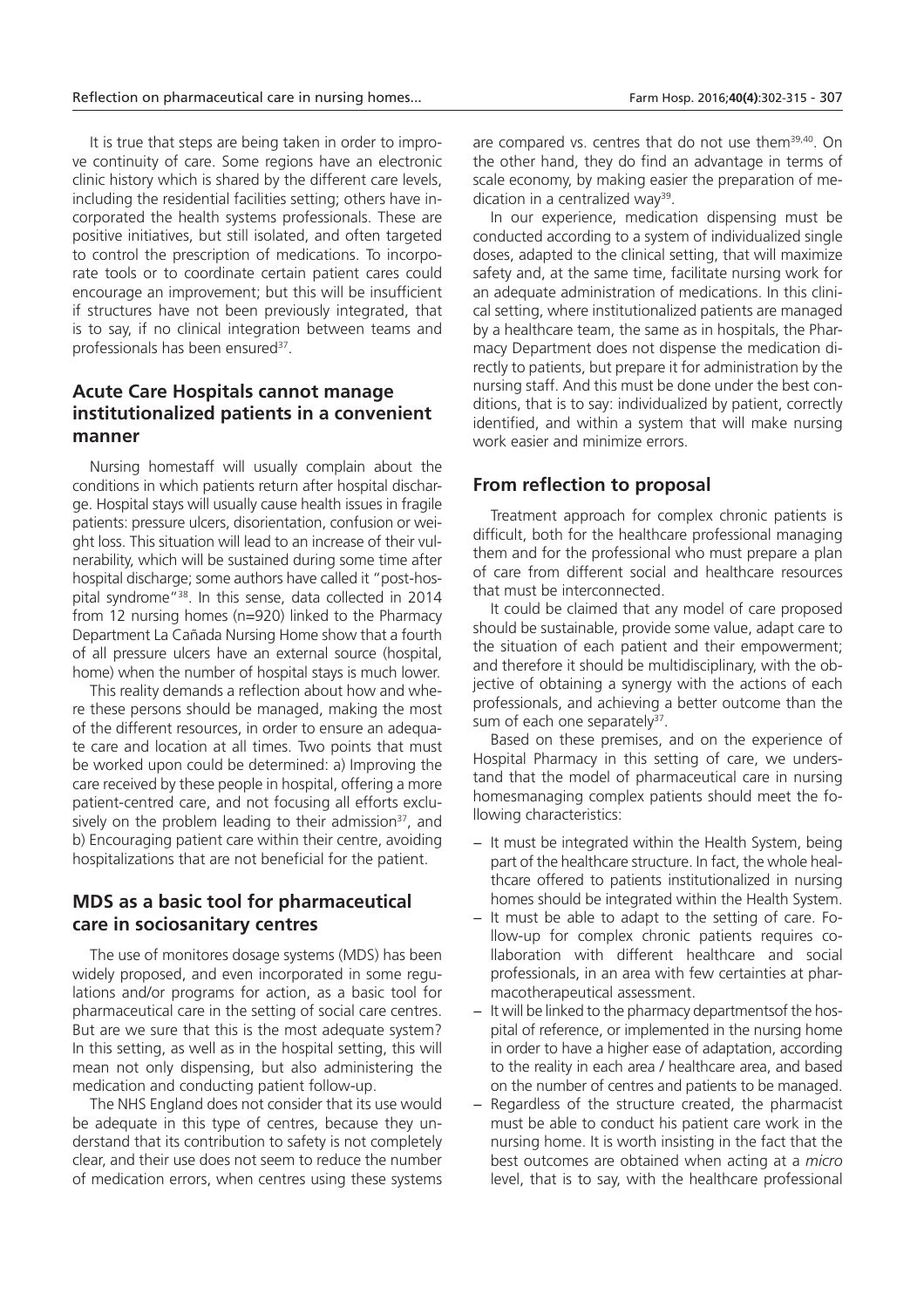as a member of the healthcare team<sup>41</sup>. Only this way it will be possible to provide a value that will have impact on the health status and/or quality of life of the patient managed.

The reflections in the present article are intended to expose the need to place patients in the central axis of the assessment about which level of pharmaceutical care should be conducted in this clinical setting. The type of patient care cannot be the result of a simple analysis of direct costs or vested interests; it should be derived of a somewhat more complex analysis. Developing a system for distribution in single doses adapted to the setting, incorporating a formulary system from a pharmacy and therapeutics comitee, adapting pharmacological treatment to the real situation of the patient based on a comprehensive geriatric assessment, or collaborating in the improvement of the patient care ability of the centre in order to prevent transitions in care and to reduce avoidable hospitalizations, are real improvements offered from the Hospital Pharmacy that will provide a clinical *value* and, at the same time, will favour the *sustainability* of the system.

However, this is not enough. The proposal, in four brief items, insists on the need to work in an environment of clinical and not only pharmaceutical integration, as the only possible way to address with security an improvement in the healthcare for these patients, and to guarantee continuity of care.

#### **Bibliography**

- 1. Le Galès-Camus C, Beaglehole R, Epping-Jordan J, coordinadores. Preventing chronic diseases: a vital investment: WHO global report [Monografía en Internet]. Geneva, Switzerland: World Health Organization (WHO); 2005 [Acceso Mayo 2014]. Disponible en: http://www.who.int./chp/chronic\_disease\_report/full\_report.pdf
- 2. Bengoa R. Empantanados. RISAI [revista en Internet]. 2008 [Acceso Mayo 2014]; 1:1-7.
- 3. Ferrer-Arnedo C, Orozco-Beltrán D, Román-Sánchez P, coordinadores. Estrategia para el Abordaje de la Cronicidad en el Sistema Nacional de Salud. Madrid: Ministerio de Sanidad, Servicios Sociales e Igualdad; 2012.
- 4. Real Decreto-ley 16/2012, de 20 de abril, de medidas urgentes para garantizar la sostenibilidad del Sistema Nacional de Salud y mejorar la calidad y seguridad de sus prestaciones. Boletín Oficial del Estado, nº 98, (24 de abril de 2012).
- 5. Tamura BK, Bell CL, Inaba M, Masaki KH. Outcomes of polipharmacy in nursing-home residents. Clin Geriatr Med. 2012;28(2):217- 236.
- 6. López R, López JA. La reorientación de la asistencia en residencias de ancianos: una perspectiva integradora. Rev Esp Geriatr Gerontol. 2007;42:2-4.
- 7. Peris JF, Fernandez EM, García-Mina M, Santos B, Albiñana S, Delgado E, Muñoz M, Casajús P, Beobide I. Prestación farmacéutica especializada en centros sociosanitarios. Análisis de situación y propuesta CRONOS-SEFH. Madrid: Sociedad Española de Farmacia Hospitalaria; 2013.
- 8. Gurwith JH, Rochon P. Improving the quality of medications use in elderly patients: a not-so-simple prescription. Arch Inter Med. 2002;162:1670-2.
- 9. Rochon P, Gurwith JH. Optimising drug treatment for elderly people: the prescribing cascade. BMJ. 1997;315:1096-9.
- 10. Becker ML, Visser LE, van Gelder T., Hofman A, Stricker BH. Increasing exposure to drug-drug interaction between 1992 and 2005 in people > or = 55 years. Drugs Aging. 2008; 25:145-52.
- 11. Onder G, Pedone C, Landi F. Cesari M, Della Vedova C, Bernabei R et al. Adverse drug reactions as cause of hospital admissions: results from Italian Group of Pharmacoepidemiology in the Elderly (GIFA). J Am Geriatr Soc. 2002;50:1962-8.
- 12. Olivier P, Bertrand L, Tubery M, Lauque D, Montastruc JL, Lapeyre-Mestre M. Hospitalizations because of adverse drug reactions in elderly patients admitted through the emergency department: a prospective survey. Drugs Aging. 2009;26:475-82.
- 13. Fusco D, Lattanzio F, Tosato M, Corsonello A, Cherubini A, Volpato S et al. Development of criteria to assess appropriate medication use among elderly complex patients (CRIME) project. Drugs Aging. 2009; 26:3-13.
- 14. Failure to take prescribed medicine for chronic diseases is a massive, world-wide problem [Monografía en Internet]. Geneva, Switzerland: World Health Organization (WHO); 2003 [Acceso Mayo 2014]. Disponible en: http://www.who.int/mediacentre/news/releases/2003/pr54/en/
- 15. Duerden M, Avery T, Payne R. Polypharmacy and medicines optimization. Making it safe and sound [Monografía en Internet]. London: The King's Fund; 2013 [Acceso Mayo 2014]. Disponible en: http:// www.kingsfund.org.uk/sites/files/kf/field/field\_publication\_file/ polypharmacy-and-medicines-optimisation-kigsfund-nov13.pdf
- 16. Tamura BK, Bell CL, Inaba M, Masaki KH. Factors associated with polypharmacy in nursing home residents. Clin Geriatr Med. 2012;28(2):199–216.
- 17. Elseviers MM, Vander Stichele RR, Van Bortel L. Drug utilization in Belgian nursing homes: impact of residents' and institutional characteristics. Pharmacoepidemiol Drug Saf. 2010;19(10):1041-8.
- 18. Maher RL, Hanlon J, Hajjar ER. Clinical consequences of polypharmacy in elderly. Expert Opin Drug Saf. 2014;13:57-65.
- 19. Aparasu RR, Mort JR. Inappropiate prescribing for the elderly: Beers criteria review. Ann Pharmacother. 2000;34:338-46.
- 20. Gurwitz JH, Field TS, Avorn J, McCormick D, Jain S, Ecker H. et al. Incidence and preventability of adverse drug events in nursing homes. Am J Med. 2000;109:87-94.
- 21. Shah BM, Haijar ER. Polypharmacy, adverse drug reactions, and geriatric syndromes. Clin Geriatr Med. 2012; 28:173-186.
- 22. Onder G, Liperoti R, Fialova D, Topinkova E, Tosato M, Danese P, et al. SHELTER Project. Polypharmacy in nursing home in Europe: results from the SHELTER study. J Gerontol A Biol Sci Med Sci. 2012;67:698-704.
- 23. Delgado-Silveira E, Muñoz-García M, Montero-Errasquin B, Sánchez-Castellano, Gallagher PF, Cruz-Jentoft A. Prescripción inapropiada de medicamentos en los pacientes mayores: los criterios STOPP/START. Rev Esp Geriatr Gerontol. 2009;44:273-9.
- 24. Ryan C, O'Mahony D, Kennedy J, Weedle P, Byrne S. Potentially inappropriate prescribing in an irish elderly population in primary care. Br J Clin Pharmacol. 2009;68:936-47.
- 25. Galván M, Alfaro ER, Rincón M, Rivas PC, Vega MD, Nieto MD. Factores relacionados con la adecuación del tratamiento farmacológico en pacientes pluripatológicos. Farm Hosp. 2014;38:405- 10.
- 26. García-Gollarte F, Baleriola-Júlvez J, Ferrero-López I, Cuenllas-Díaz Á, Cruz Jentoft AJ. An educational intervention on drug use in nursing homes improves health outcomes resource utilization and reduces inaproppiate drug prescription. J Am Med Dir Assoc. 2014;15:885-91.
- 27. Alldred D. Desprescribing: a brave new world?. International Journal of Pharmacy Practice. 2014; 22:2-3.
- 28. Comité interdisciplinar de sujeciones. Documento de Consenso sobre Sujeciones Mecánicas y Farmacológicas. Madrid: Sociedad Española de Geriatría y Gerontología, 2014.
- 29. Álvarez J, Planas M, León M, García de Lorenzo A, Celaya S, García P et al. Prevalence and costs of malnutrition in hospitalized patients: the PREDICES Study. Nutr Hosp. 2012; 27:1049-59.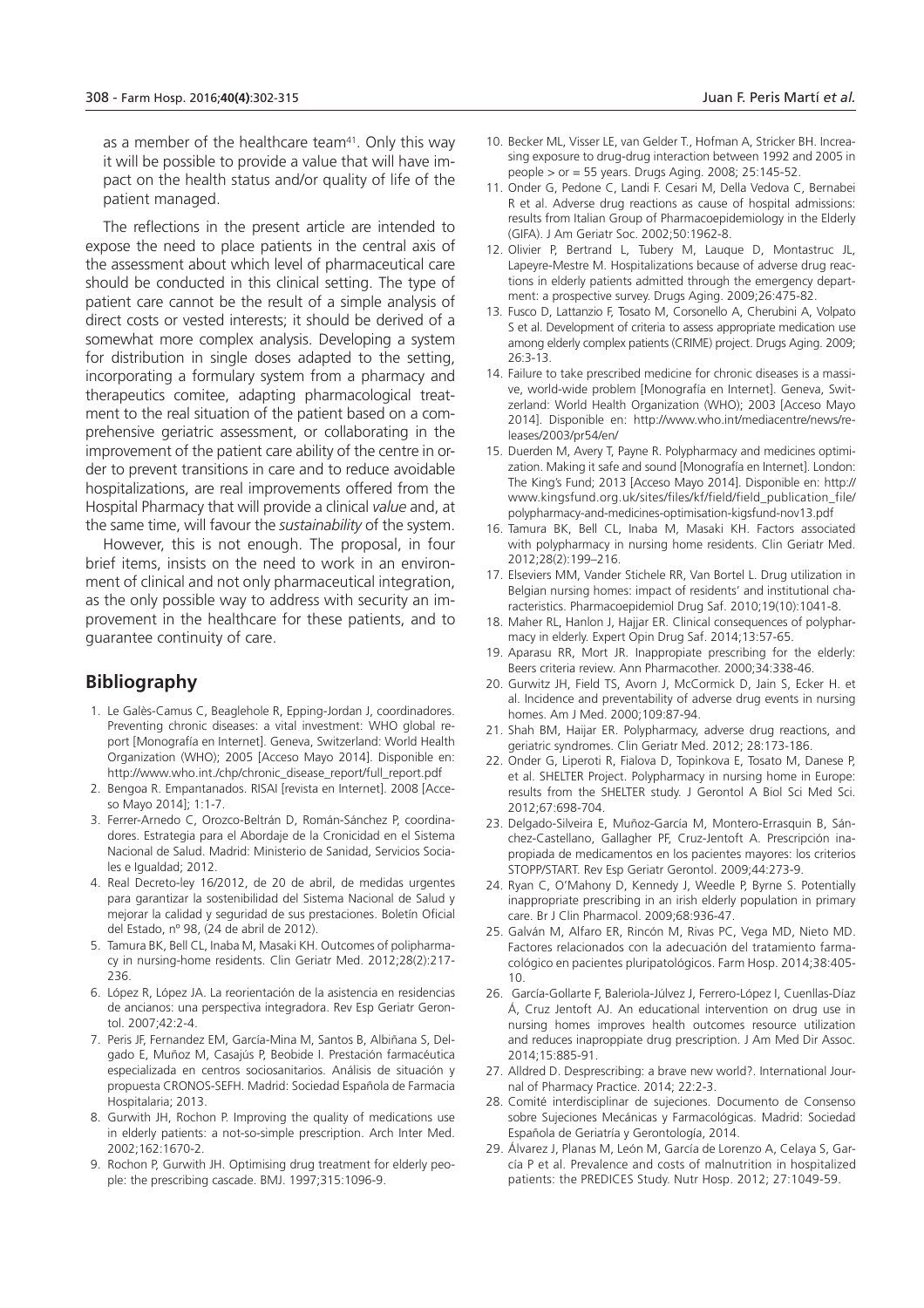- 30. Crogan NL, Pasvogel A. The influence of protein-calorie malnutrition on quality of life in nursing homes. J Gerontol A Biol Sci Med Sci. 2003;58:159-64.
- 31. Bravo P, Moreno E, Sáez C, Rodríguez G, Martínez P, De la Vega A et al. Prevalencia de malnutrición en ancianos institucionalizados de la Comunidad Valenciana. Nut Hosp. 2008;23 (S1):S27.
- 32. Bravo P, Martínez P, coordinadoras. Protocolo de Valoración Nutricional. 2ª ed. Valencia: Conselleria de Benestar Social; 2010.
- 33. Jyrkkä J, Mursu J. Enlund H, Lönnroos E. Pholipharmacy and nutritional status in elderly people. Curr Opon Clin Nutr Metab Care.  $2012.15:1-6$
- 34. Agostini JV, Han L, Tinetti ME. The relationship between number of medications and weight loss or impaired balance in older adults. J Am Geriatr Soc. 2004;52:1719-1723.
- 35. Fulton AT, Rhodes-Kropf J, Corcoran AM, Chau D, Herskovits Castillo E. Palliative care for patients with dementia in long-term care. Clin Geriatric Med. 2011;27:153-170.
- 36. Jamshed N, Woods C, Desai S, Dhanani S, Taler G. Pneumonia in the long-term resident. Clinics in Geriatric Medicine. 2011;27:117-134.
- 37. Amblàs J, Espaulella J, Blay C, Molist N, Lucchetti GE, Anglada A et al. Tópicos y reflexiones sobre la reducción de ingresos hospi-

#### **Introducción**

La progresión demográfica y la situación económica están obligando a los países más desarrollados a orientar sus sistemas de salud hacia la atención del paciente crónico<sup>1</sup> ; el patrón epidemiológico ha cambiado y, en la actualidad, el 80% de las consultas de Atención Primaria, el 60% de los ingresos hospitalarios y el 70% del gasto sanitario está relacionado con las enfermedades crónicas<sup>2</sup>.

Fruto de esta realidad es la publicación en 2012 de la Estrategia para el Abordaje de la Cronicidad en el Sistema Nacional de Salud<sup>3</sup>, documento que establece tres puntos clave: atención desde equipos interdisciplinares con profesionales de los servicios sanitarios y sociales implicados, garantizar la continuidad asistencial y maximizar la participación del paciente y su entorno.

En los últimos años es creciente el interés de las administraciones públicas hacia la población institucionalizada en centros de asistencia social, o sociosanitarios (CSS), en cuanto al nivel de la prestación farmacéutica debido principalmente a la necesidad de reducir los costes asociados al uso de los medicamentos. En este contexto se sitúa el Real Decreto 16/2012<sup>4</sup> que, en su artículo 6, establece las bases de la ordenación farmacéutica para el desarrollo de una atención farmacéutica especializada: establecer un servicio de farmacia propio o un depósito de medicamentos vinculado al servicio de farmacia de un hospital del sector público. Los centros de menos de 100 camas del sector privado tienen, además, la posibilidad de vincular el depósito a una oficina de farmacia.

La realidad farmacéutica es compleja y su prestación en este ámbito está sujeta a múltiples factores de difícil conjunción. Unos propios de la farmacia, como es la ordenación del sector con distintos estamentos farmacéuticos (atención especializada, primaria, comunitatalarios: de la evidencia a la práctica. Rev Esp Geriatr Gerontol. 2013;48:290-296.

- 38. Harlan M, Krumholz MD. Post-hospital syndrome-an acquired, transient condition of generalized risk. N Engl J Med. 2013;368:100-2.
- 39. Oxfordshire CHUMS Working Group & Medicines Management Team. Good Practice Guidance E: Monitored Dosage Systems (MDS) in Care Homes [Monografía en Internet]. Oxford: NHS Oxfordshire Clinical Commissioning Group; 2013 [Acceso Octubre 2014]. Disponible en: http://www.oxfordshireccg.nhs.uk/wp-content/uploads/2013/05/Good-Practice-Guidance-E-Monitored-Dosage-Systems-MDS-in-Care-Homess.pdf
- 40. Alldred D, Baqir W, Bennison G, Brown B, La Motte A, George K, et al. Managing medicines in care homes [Monografía en Internet]. London: National Institute for Health and Care Excellence; 2014 [Acceso Octubre 2014]. Disponible en: http://www.nice.org.uk/ guidance/sc1
- 41. Cornwell J. The care of frail older people with complex needs: Time for a revolution [Monografía en Internet]. London: The King's Fund; 2012 [Acceso Mayo 2014]. Disponible en: http://www.kingsfund.org.uk/publications/care-frail-older-people-complex-needs-time-revolution

ria), y otros ajenos, como puede ser la dispersión de los centros y la desigual distribución entre las distintas áreas de salud. La complejidad de esta situación explica, pero solo en parte, la lenta reacción de las distintas comunidades autónomas (CCAA) ante la nueva normativa legal y, al mismo tiempo, la aparición de numerosos escritos y opiniones publicadas en la prensa especializada sobre qué estamento farmacéutico debe prestar esta atención.

El presente artículo pretende reflexionar sobre algunas cuestiones básicas poco aclaradas, romper algunos prejuicios sobre el ámbito asistencial e identificar las necesidades de las personas institucionalizadas con la única finalidad de colaborar en la mejora de la asistencia prestada y, con ello, los resultados en salud de los pacientes atendidos.

### **Breve análisis de la realidad. Recursos sociosanitarios y modelos de atención farmacéutica**

La diversidad existente entre los recursos sociosanitarios de las distintas CCAA, especialmente entre los que dependen de servicios sociales, hace complejo un análisis breve. A pesar de esto, es posible afirmar que, de la misma forma que los servicios dependientes de las estructuras sanitarias, como las unidades de hospitalización domiciliaria, han tenido un desarrollo importante en los últimos años, los centros de asistencia social están en continua evolución y constituyen, a día de hoy, centros que atienden a una población heterogénea con problemas de salud cada vez más complejos y con necesidad en muchos casos de cuidados múltiples que se sitúan a medio camino entre el hospital y el domicilio<sup>5,6</sup>. Y todo ello, en gran medida, de forma paralela al sistema sanitario.

Desde la perspectiva de la farmacia la situación es similar. La variedad de experiencias de prestación farma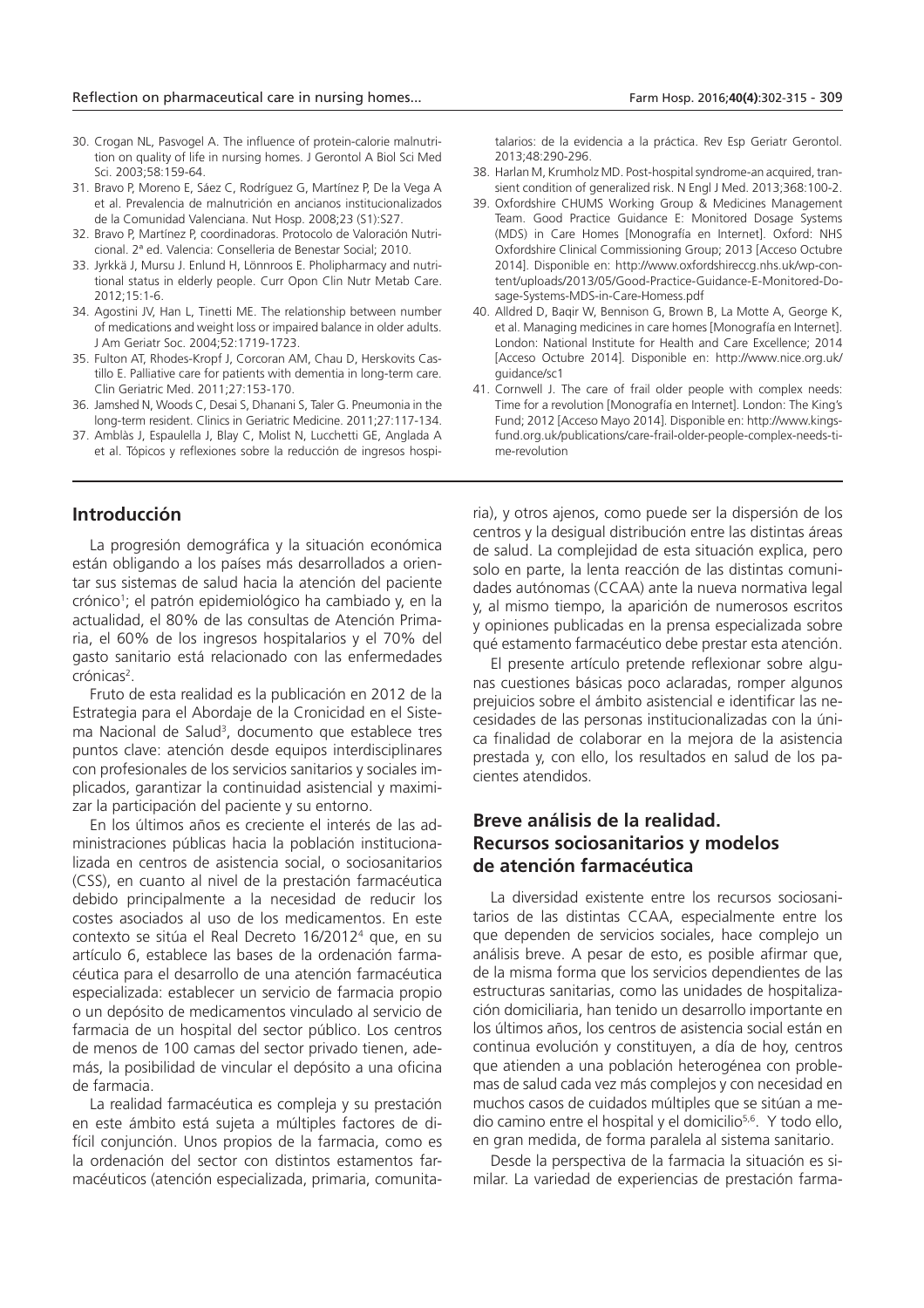céutica que podemos encontrar en España, tanto desde la oficina de farmacia como desde servicios de atención especializada, es tan importante que exigiría para su análisis un artículo entero. Fruto de esta situación es la publicación en 2013 del informe "Prestación Farmacéutica Especializada en Centros Sociosanitarios. Análisis de Situación y Propuesta CRONOS-SEFH", realizado por el grupo de trabajo CRONOS de la Sociedad Española de Farmacia Hospitalaria<sup>7</sup> en el que se analiza la situación actual y hace una propuesta para su desarrollo desde los servicios de farmacia.

El problema es de base. La utilización de criterios no asistenciales (titularidad del centro y/o nº de plazas) da como resultado un reparto entre estamentos farmacéuticos que dificulta el desarrollo de un auténtico modelo de prestación, clave para el desarrollo de actividades y políticas dirigidas al uso racional de los medicamentos y productos sanitarios y, en definitiva, de una mejor calidad asistencial.

El objetivo debe ser adecuar el modelo de prestación a las necesidades de esta población y del entorno asistencial en el que se encuentra. Analicemos la realidad reflexionando sobre ciertos tópicos y situaciones utilizadas frecuentemente en el debate sobre qué prestación farmacéutica se precisa en este ámbito y a quién le corresponde.

### **¿Es el paciente institucionalizado un paciente ambulatorio?**

La residencia es el domicilio del paciente. Cuando un paciente ingresa en un centro de asistencia social la trabajadora social del centro procede a su empadronamiento en la localidad en la que está el centro. De esta forma, el paciente tiene asignado un médico de cabecera del centro de salud de referencia en la zona.

Esta asignación no marca de forma alguna el carácter ambulatorio de un paciente. Lo tiene cualquier persona por el mero hecho de estar empadronada, independientemente de que esté hospitalizada, institucionalizada o que viva en su casa. Un paciente se considera ambulatorio cuando acude al centro sanitario para ser atendido y vuelve a su domicilio. Siguiendo el paralelismo, será domiciliario cuando la atención sanitaria se desplace a su domicilio y estará en régimen de internado, o ingresado, cuando el paciente permanezca en un centro para ser tratado en éste y por éste, como ocurre en el ámbito hospitalario y, también, en un centro sociosanitario (CSS).

La normativa actual no deja claro este carácter del paciente institucionalizado aunque normativa más reciente, sin especificarlo directamente, va en esta línea, como ocurre en el citado RD 16/2012<sup>4</sup> , artículo 6, cuando equipara el centro de asistencia social al penitenciario y hospitalario a nivel de la ordenación farmacéutica.

Pero si se trata de mejorar la atención se tiene que asumir la realidad y, si es necesario, modificar la legislación y adaptar la estructura sanitaria. Y la realidad es esta: los pacientes de un centro de asistencia social no son atendidos por el centro de salud de atención primaria sino por un equipo interdisciplinar propio del centro que, en la mayoría de ocasiones, no queda integrado en el sistema de salud.

### **El cuidado del paciente institucionalizado es complejo, también desde el punto de vista farmacoterapéutico**

Se pueden destacar tres situaciones que afectan directamente al manejo de la medicación: los cambios farmacocinéticos/dinámicos asociados a la edad<sup>8</sup>, la prescripción en cascada<sup>9</sup> y las interacciones medicamento-medicamento y medicamento-enfermedad<sup>10</sup>. Esta complejidad es la responsable de la alta incidencia de ingresos hospitalarios motivados por la medicación, entre el 3-5% del total de ingresos hospitalarios (5-10% en términos de coste) en países occidentales<sup>11,12</sup>.

El paciente con multimorbilidad y deterioro funcional y/o cognitivo requiere un abordaje terapéutico centrado en la persona y no en cada uno de los problemas de salud por separado. Por este motivo, la aplicación de las guías clínicas actuales presenta muchas limitaciones. No es posible extrapolar sus indicaciones al paciente crónico complejo pues no tienen en cuenta las posibles morbilidades asociadas. Suelen centrar sus objetivos en el beneficio clínico, valorando con menor precisión los aspectos relacionados con la seguridad. Salvo excepciones, no incluyen recomendaciones de tratamiento en pacientes con esperanza de vida limitada y priorizan resultados en disminución de mortalidad sobre calidad de vida. Y tampoco tienen en cuenta el deterioro funcional y/o cognitivo del paciente<sup>13</sup>. Es decir, no tienen en cuenta la *complejidad*.

La complejidad conlleva, además de la propia relativa a la multimorbilidad y fragilidad, un grado de deterioro funcional y/o cognitivo (dependencia) que hacen que estos pacientes requieran cuidados sanitarios y sociales de forma complementaria.

La siguiente pregunta sería: ¿qué grado de complejidad tienen los pacientes atendidos en estos centros?. Utilizando datos de diferentes estudios en centros vinculados al SF La Cañada podemos indicar que alrededor del 60% de los residentes tienen una dependencia entre moderada y total (I. Barthel<60), cerca del 50% presentan un deterioro cognitivo grave (MEC-Lobo < 14), la prevalencia de desnutrición, o de un riesgo alto de desnutrición, es del 28%, prácticamente la mitad de los pacientes tiene un riesgo medio-alto de úlceras por presión (Norton<12) y que más del 60% serían considerados pluripatológicos (según la clasificación de la Consejería de Salud de la Junta de Andalucía) y, por tanto, de acuerdo con las características de esta herramienta, con riesgo alto de precisar ingresos hospitalarios.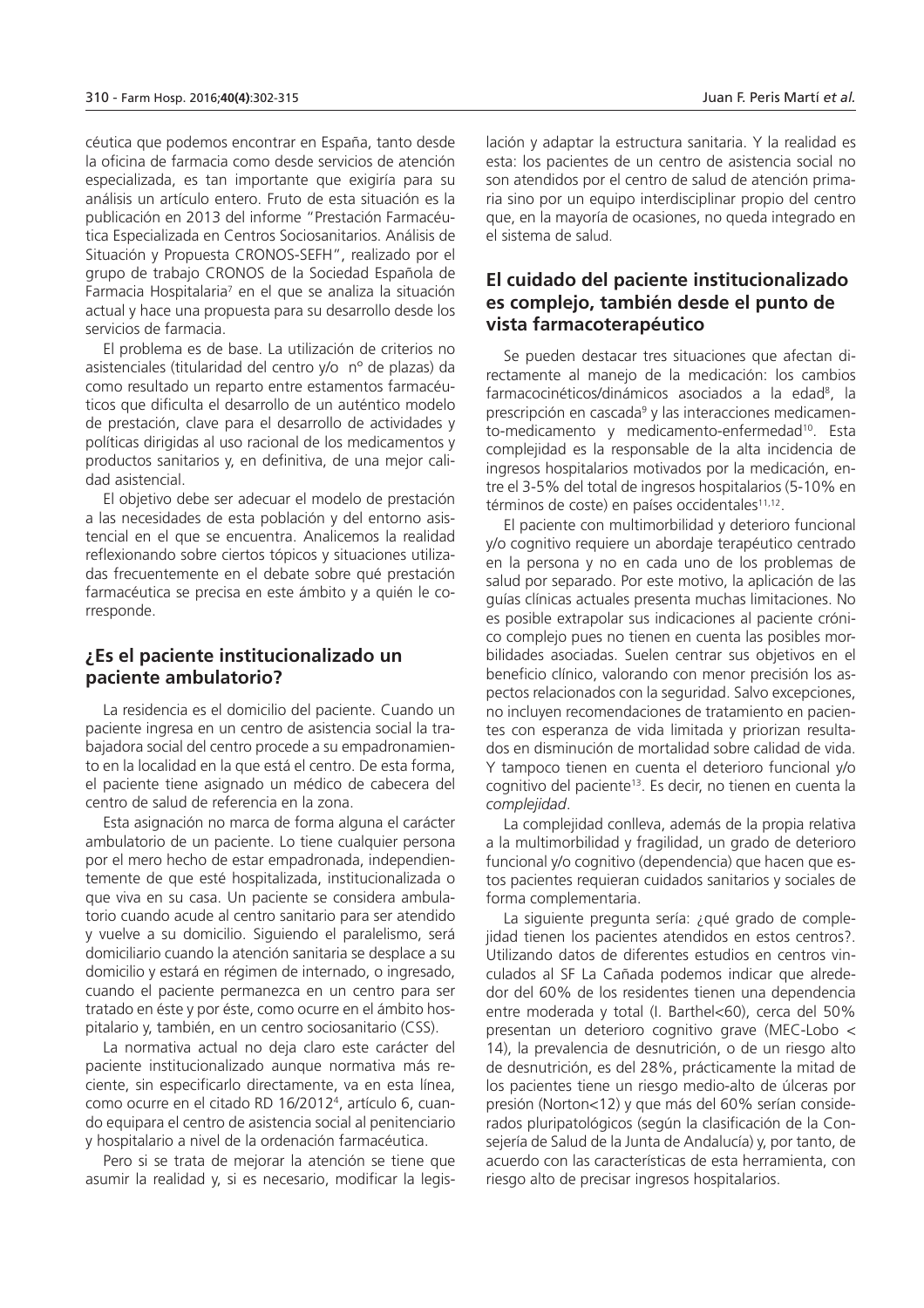### **El paciente institucionalizado está muy polimedicado**

Esta es una frase muy manida, y cierta. La polimedicación no siempre debe entenderse como una mala práctica asistencial. El paciente institucionalizado presenta una multimorbilidad importante que hace necesario en muchas ocasiones utilizar un número elevado de medicamentos. El problema radica cuando su utilización no es necesaria o es inadecuada.

Al mismo tiempo podría considerarse un problema de salud. La utilización de medicamentos es la principal intervención del sistema sanitario y, a pesar de esto, se estima que más del 50% no se toman correctamente<sup>14</sup>. La proporción de pacientes que toman 10 o más medicamentos ha pasado de 1,9% en 1995 a 5,8% en 2010<sup>15</sup> y es evidente que el riesgo de problemas relacionados con la medicación aumenta con el número de medicamentos. Las causas son variadas y afectan tanto al propio paciente/cuidador como al sistema de salud<sup>16</sup> .

En este sentido, la dispensación por parte de un servicio de farmacia hospitalaria se ha relacionado de forma significativa con un menor número de medicamentos por paciente en residencias públicas para personas mayores en Bélgica<sup>17</sup> y también en España.

A modo de ejemplo, un estudio restrospectivo sobre la actividad en los dos últimos años de un farmacéutico especialista en el seno de la valoración geriátrica integral de un centro sociosanitario de 108 camas permitió disminuir la proporción de pacientes polimedicados (del 79,3% al 64,6%) y la retirada de 262 medicamentos (2,26 medicamentos/paciente), destacando los hipnóticos-ansiolíticos, antipsicóticos, antiulcerosos y antidepresivos.

Esta experiencia va en línea con lo expresado por Maher et al.<sup>18</sup> cuando en un artículo de opinión sobre las consecuencias clínicas de la polifarmacia indica que la mejor intervención sobre esta circunstancia es un abordaje interdisciplinar con la presencia de un farmacéutico clínico en el equipo.

### **El paciente institucionalizado presenta mayor riesgo de sufrir problemas relacionados con la medicación**

El paciente institucionalizado presenta un mayor riesgo de sufrir eventos adversos relacionados con la medicación comparado con el paciente ambulatorio<sup>19,20</sup>. Esta situación es debida a una diversidad de factores dependientes del propio paciente, del tratamiento y del sistema sanitario/social.

La polifarmacia incrementa el riesgo de presentar una RAM desde un 13% a un 82% cuando se pasa de 2 a 7 ó más fármacos como criterio definitorio, siendo los fármacos más frecuentemente relacionados los cardiovasculares, diuréticos, anticoagulantes, AINE, antibióticos e hipoglucemiantes<sup>21</sup>. La prevalencia de polifarmacia ( $\geq$  5 medicamentos) en pacientes mayores institucionalizados en Europa se ha estimado en un 75% y el de polifarmacia excesiva (≥ 10 medicamentos) en el 24,3%<sup>22</sup>. A ello contribuye no sólo la duplicidad de servicios médicos y el número de profesionales prescriptores implicados en el tratamiento del paciente, sino también el número de farmacias implicadas en la dispensación y el tipo de servicio farmacéutico<sup>16</sup>.

Un dato como ejemplo. Al aplicar un sistema de alertas predefinidas, o *trigger tools,* en un centro de 96 pacientes con una mediana de 6 medicamentos por paciente (rango:2-16) se detectaron 130 alertas positivas y el 72,4% de los pacientes presentó al menos una. Las más frecuentes fueron estreñimiento y caídas en el 21,9% y 18,3% de los pacientes, respectivamente. Los medicamentos más frecuentemente asociados a las alertas fueron: benzodiacepinas, antipsicóticos y antidiabéticos orales.

### **Atención farmacéutica basada en la utilización de criterios de valoración de la calidad de la prescripción (STOPP/START)**

En los últimos años ha aumentado de forma considerable la preocupación por disponer de procedimientos que ayuden al profesional sanitario en la adecuación del tratamiento farmacológico del paciente mayor polimedicado. En este sentido, probablemente por su fácil aplicación y por adaptarse mejor a la farmacoterapia utilizada en Europa, son numerosas las publicaciones que utilizan los criterios STOPP/START<sup>23</sup> para analizar la calidad de la prescripción en centros sociosanitarios y otros ámbitos asistenciales<sup>24-26</sup>.

Estos criterios no nacen como sustitutos de una valoración integral del paciente, de hecho no han sido diseñados para detectar absolutamente todas las prescripciones potencialmente inadecuadas, sino las situaciones más prevenibles en la práctica diaria, circunstancia que les permite ser utilizados tanto en atención primaria, hospitalaria o sociosanitaria.

En una valoración inicial de la utilidad de estos criterios se incluyeron 41 pacientes de la RPMD La Cañada con una edad de 83 (DE: 3,9) años, un nivel medio de dependencia moderada y un deterioro cognitivo moderadamente severo. Se encontraron 33 criterios STOPP y 23 criterios START. Tras la valoración interdisciplinar (médico, farmacéutico, DUE) se aplicaron el 60,6% de los criterios STOPP y ninguno de los criterios START. Las causas de no aplicación de estos criterios fueron la estabilidad del paciente (n=10), pronóstico de vida limitado (n=10) y tratamiento dirigido desde atención especializada (n=3).

A la vista de esta situación, la solución no es la aplicación sistematizada de estos u otros criterios sino que pasa por un abordaje interdisciplinar que incluya la necesidad de **revisar** periódicamente la medicación y tenga en cuenta los beneficios de *desprescribir*27. En esta línea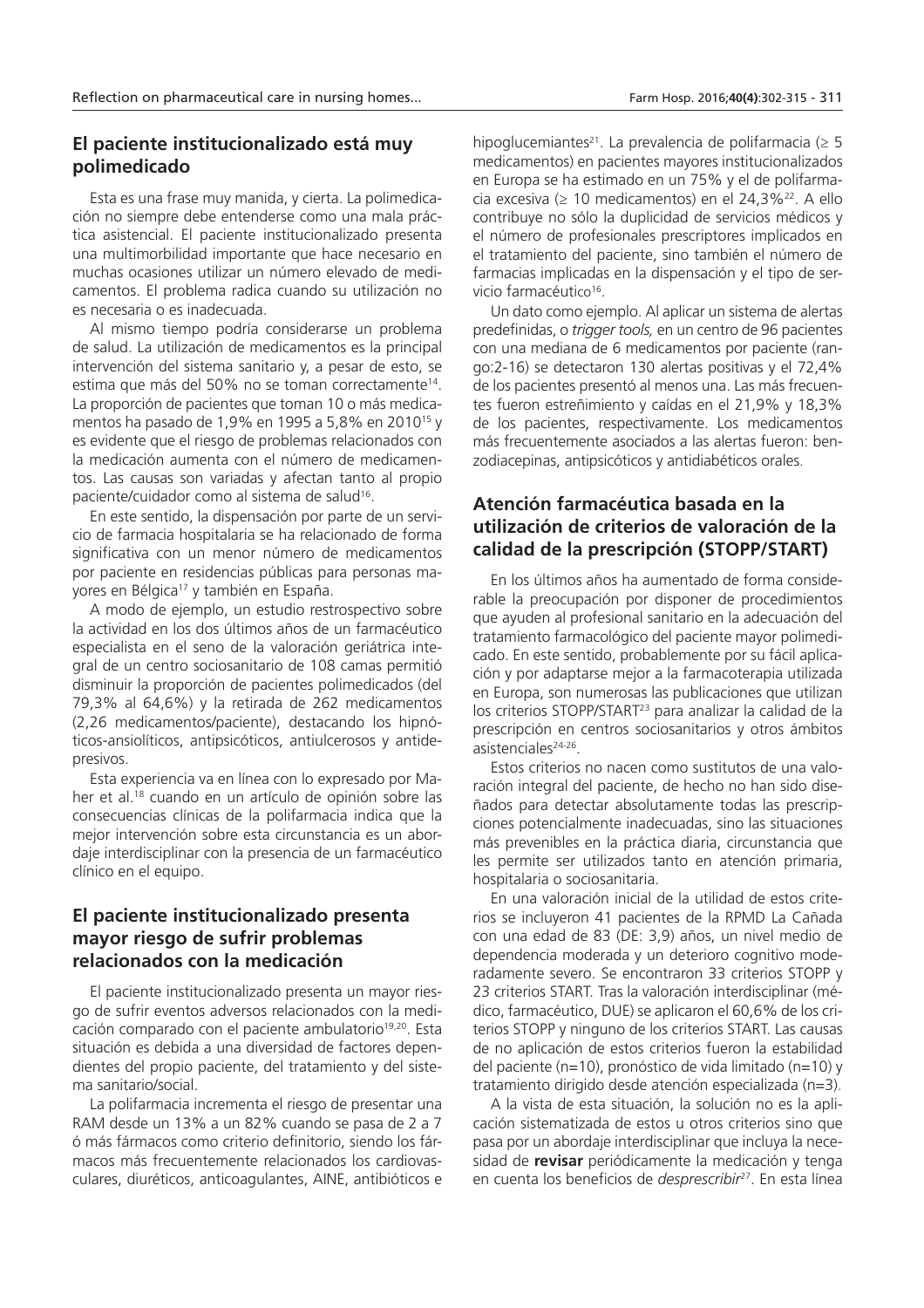entendemos la integración del farmacéutico en el equipo interdisciplinar dentro de un centro sociosanitario ya que esta actuación es más relevante cuando se unen polimedicación y fragilidad<sup>27</sup> para conseguir la adecuación del tratamiento a la evolución, pronóstico, preferencias y calidad de vida del paciente.

### **En el ámbito sociosanitario se sobreutilizan los antipsicóticos**

Otra afirmación manida, y cierta. Mucho se ha publicado en los últimos años sobre la sobreutilización de medicamentos antipsicóticos en pacientes mayores con demencia en los centros sociosanitarios. Esta situación ha llevado a muchos centros, empresas del sector y entidades como CEOMA a liderar una corriente crítica al respecto y a promover el desarrollo de programas dirigidos a un uso más racional de estos medicamentos, priorizando medidas no farmacológicas y evitando en lo posible *sujetar* al paciente<sup>28</sup>. No es esta la realidad en todos los centros, pero sí se avanza en este sentido en muchos de ellos y, por qué no decirlo, sin el apoyo de la estructura sanitaria.

Sin embargo pocos son los escritos que resaltan otra realidad: la mayor parte de estos pacientes ya ingresan en el centro con sobremedicación antipsicótica. Este es un claro ejemplo de cómo el ámbito asistencial también condiciona el tratamiento: el ámbito domiciliario/ambulatorio es distinto al del paciente institucionalizado. Un paciente con demencia y alteración conductual en su entorno familiar puede precisar un tratamiento distinto por diversos motivos, como sobrecarga del cuidador o ausencia de este, al que se puede plantear en un centro sociosanitario que cuenta con un equipo asistencial con capacidad para atender, con medidas no farmacológicas y farmacológicas, este tipo de pacientes y situaciones.

En un programa interdisciplinar iniciado en 2012 sobre adecuación de uso de antipsicóticos en pacientes con demencia en un centro de 120 camas se incluyeron 35 pacientes (edad media 82,3 años; DE:5,8) de acuerdo con unos criterios de selección predefinidos. Tras la valoración individual y retirada secuencial de estos medicamentos los resultados fueron: retirada total en 28 pacientes (80%) y disminución de la dosis en 7 (20%). Resaltar que solo fue necesario reintroducir el tratamiento antipsicótico a dos pacientes a los que se les suspendió la medicación, en ambos casos con una dosis menor que la inicial (datos del S. Farmacia RPMD Burriana)

### **El paciente institucionalizado presenta un elevado riesgo de malnutrición**

Los pacientes ancianos presentan un mayor riesgo de malnutrición que otros grupos de edad. Factores de riesgo fisiológicos (menor gasto energético), físicos y clínicos (problemas de masticación y/o deglución, enfermedades crónicas, medicación, etc.) y psicosociales

(deterioro cognitivo, depresión) favorecen el riesgo y la aparición de desnutrición en este colectivo. El estudio Predyces indica que un 23% de los pacientes hospitalizados en nuestro país están en riesgo de desnutrición, siendo los mayores de 70 años los que presentan mayor riesgo (37%)29. La prevalencia de desnutrición en los pacientes mayores de 75 años fue del 50% al alta hospitalaria<sup>29</sup>. En la misma línea, diversos estudios indican que el porcentaje de malnutrición en los pacientes ancianos institucionalizados oscila entre el 18-38,6%<sup>30</sup>.

Un estudio realizado en el año 2008 con 1.148 pacientes institucionalizados en 16 centros sociosanitarios de la Comunidad Valenciana evidenció una prevalencia de desnutrición del 11,5%, estando un 16% en riesgo de padecerla, y una alta prevalencia (25%) de obesidad<sup>31</sup>.

La desnutrición en el paciente institucionalizado es una factor clave en el desarrollo de la fragilidad. Por este motivo, el cuidado del paciente institucionalizado exige, en mayor medida que en otros ámbitos, realizar intervenciones dirigidas a prevenir riesgos y mejorar el estado nutricional. En este sentido, la implantación de un protocolo interdisciplinar de cribaje y valoración nutricional adaptado a esta población permite llevar a cabo un seguimiento en este tipo de pacientes e intervenir en aquellos que lo precisen<sup>32</sup>.

La presencia de polimedicación puede afectar también negativamente al estado nutricional del paciente<sup>33</sup>. Los pacientes que utilizan 5 ó más medicamentos tienen un riesgo 3 veces mayor de padecer pérdida de peso que aquellos que utilizan menos fármacos<sup>34</sup>. Además, el uso de medicación antidepresiva y/o antipsicótica puede afectar de forma significativa al apetito y al peso de los pacientes, circunstancia que debe tenerse en cuenta en la adecuación del tratamiento para cada paciente y situación clínica.

El cuidado nutricional es complejo y requiere también de un abordaje interdisciplinar, incluyendo en el equipo a profesionales sanitarios (médico, farmacéutico, DUE) y dietistas, capaces de individualizar la atención requerida por cada paciente<sup>33.</sup>

En línea con lo expuesto, un servicio de farmacia orientado hacia este tipo de pacientes debe tener la posibilidad de disponer de los recursos nutricionales más adecuados (específicos para sonda, suplementación oral, textura adaptada, etc.) y ser capaz de trabajar en colaboración con el resto del equipo en la valoración de los pacientes para un adecuado tratamiento nutricional y farmacológico.

# **Los centros sociosanitarios han desarrollado una atención sanitaria paralela al del SNS. ¿Hasta dónde debe llegar?**

Hasta aquí se ha hecho una valoración de la complejidad del paciente y su cuidado pero, hasta dónde debe-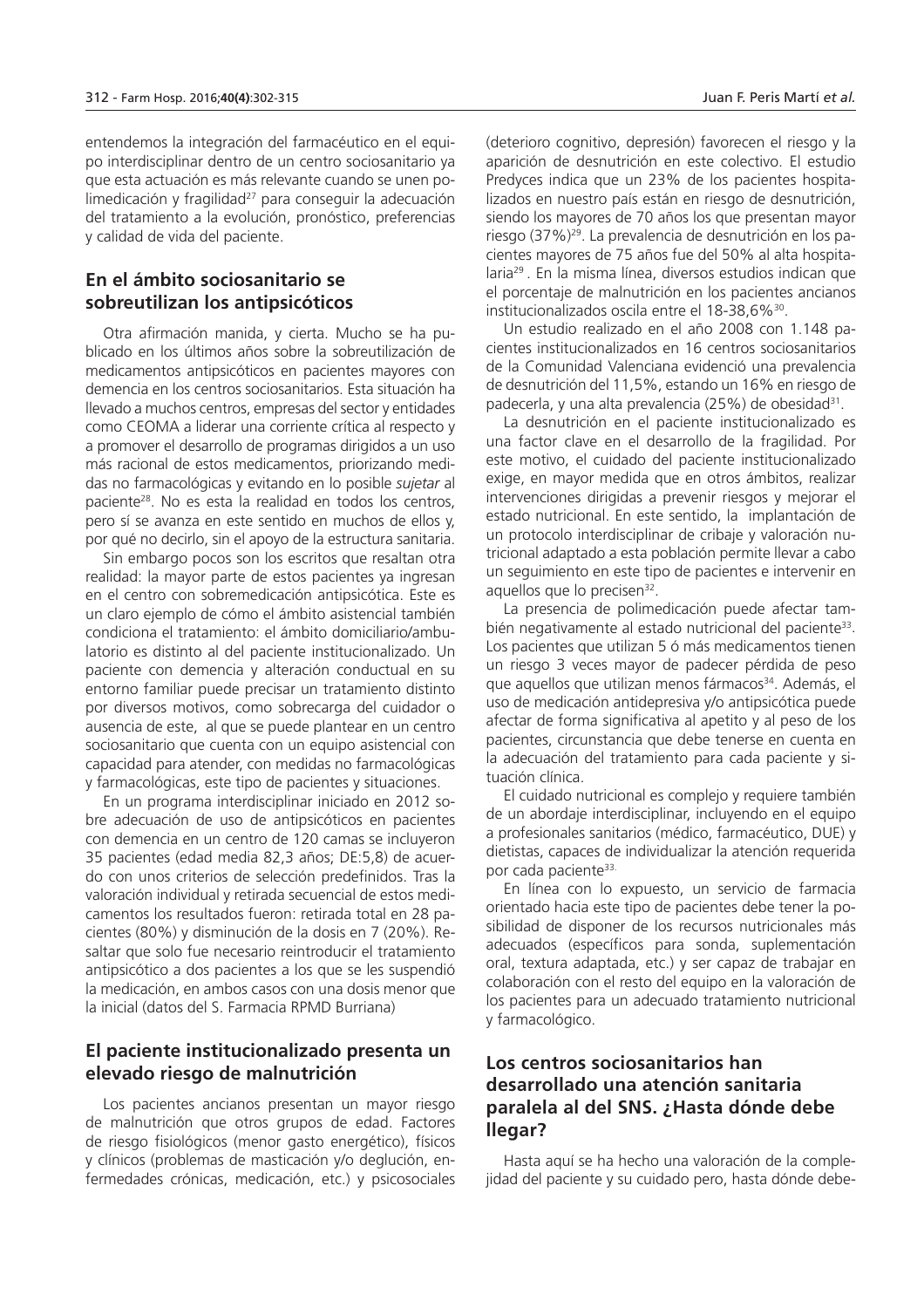mos tratar en el propio centro. *This is the question*. Parece razonable pensar que el nivel asistencial a desarrollar lo debería marcar el sistema de salud, probablemente tras una valoración sobre lo más conveniente o beneficioso para el paciente, sin olvidar, claro está, la eficiencia para el propio sistema. Esto, en cambio, no sucede.

Los CSS han desarrollado con el tiempo un modelo de atención interdisciplinar para cuidar a las personas institucionalizadas. De hecho es una exigencia de la normativa actual y la mayor parte de ellos dispone de un equipo formado al menos por la dirección del centro, médico, enfermería, psicólogo, fisioterapeuta, trabajadora social y técnico de animación sociocultural, que cuida al paciente desde una perspectiva multidimensional y que intenta cubrir sus necesidades sanitarias y sociales.

En la mayoría de centros y CCAA esta atención se desarrolla de forma paralela al Sistema Nacional de Salud. La Estrategia para el Abordaje de la Cronicidad<sup>3</sup> así lo reconoce y expresa la necesidad de trabajar por una integración organizativa y estructural capaz de atender de la forma más adecuada posible al paciente crónico complejo.

Nos encontramos con un punto crítico/conflictivo: A nivel estructural, la atención sanitaria prestada a los pacientes en los centros sociosanitarios no está integrada ni dispone de una coordinación sencilla con el sistema sanitario y, por otro lado, los pacientes son cada vez más complejos, con mayor fragilidad y más requerimientos de cuidados sanitarios para los que se aconseja evitar la transición entre niveles asistenciales y disponer de una comunicación efectiva con atención especializada para tratar situaciones que pueden abordarse desde el propio  $centro<sup>35</sup>$  .

La morbilidad asociada a la enfermedad de Alzheimer, el establecimiento de cuidados paliativos o la complejidad clínica de muchas de las personas atendidas son situaciones que no deben quedar al margen del sistema de salud, si de lo que se trata es de dar la mejor atención posible.

Por hablar en términos clínicos concretos, y a modo de ejemplo, la neumonía adquirida en un centro sociosanitario debe ser considerada como neumonía adquirida en un centro sanitario (y no en la comunidad) ya que la prevalencia de patógenos multirresistente es similar a la de un centro hospitalario y, por tanto, similar es también la necesidad de antibióticos de amplio espectro de uso hospitalario<sup>36</sup>.

En línea con el ejemplo anterior, los centros vinculados a un servicio de farmacia tienen la posibilidad de tratar con medicación de uso hospitalario, lo que genera un beneficio para el paciente, al evitar los riesgos de la propia hospitalización y de la transición entre niveles asistenciales, y un beneficio económico para el sistema al evitar un ingreso hospitalario, uno de los objetivos principales del plan de atención al paciente crónico. Pero la farmacia no es suficiente para abordar esta posibilidad; la integración de recursos es indispensable.

Es cierto que se están dando pasos para mejorar la continuidad de los cuidados. Algunas CCAA disponen de una historia electrónica única compartida por los distintos niveles asistenciales, incluido el ámbito sociosanitario, otras han incorporado a los profesionales médicos al sistema de salud. Se trata de iniciativas positivas, pero aisladas, y la mayor parte de las veces dirigidas hacia un control de la prescripción de medicamentos. Incorporar herramientas o coordinar determinadas atenciones pueden promover una mejora, pero resultan insuficientes si antes no se han integrado las estructuras, es decir, si no se facilita una integración clínica entre equipos y profesionales<sup>37</sup>.

### **El hospital de agudos no atiende de forma conveniente al paciente institucionalizado**

El personal de los centros sociosanitarios se suele quejar de las condiciones en las que vuelve el paciente tras el alta hospitalaria. La estancia hospitalaria suele provocar problemas de salud en el paciente frágil: úlceras por presión, desorientación, confusión, pérdida de peso, etc. Esta situación favorece un aumento de su vulnerabilidad que continúa durante algún tiempo tras el alta hospitalaria, lo que algunos autores denominan post-hospital syndrome<sup>38</sup>. En este sentido, datos recogidos en 2.014 de 12 centros (n=920) vinculados al SF La Cañada indican que una cuarta parte de las UPP tienen un origen externo (hospital, domicilio) cuando el número de estancias es mucho menor.

Esta realidad exige una reflexión sobre cómo y dónde deben ser atendidas estas personas, aprovechando los distintos recursos para poder garantizar en cada momento la atención y ubicación adecuada. Se podrían establecer dos frentes sobre los que trabajar: a) mejorar la atención que estas personas reciben en el hospital, prestando una atención más centrada en la persona y no focalizando exclusivamente el esfuerzo en el problema que motiva el ingreso<sup>37</sup>, y b) favorecer la atención en el propio centro evitando ingresos que no aporten beneficio al paciente .

# **Los SPD como herramienta básica de la prestación farmacéutica en centros sociosanitarios**

Se propone mucho, incluso se incorpora en alguna normativa y/o programa de actuación, la utilización de los sistemas personalizados de dosificación como herramienta básica de la prestación farmacéutica en el ámbito de los centros de asistencia social. Pero, ¿tenemos claro que es éste el sistema más adecuado? En este ámbito, al igual que en el hospitalario, no se trata solo de dispensar sino también de administrar la medicación y realizar un seguimiento del paciente.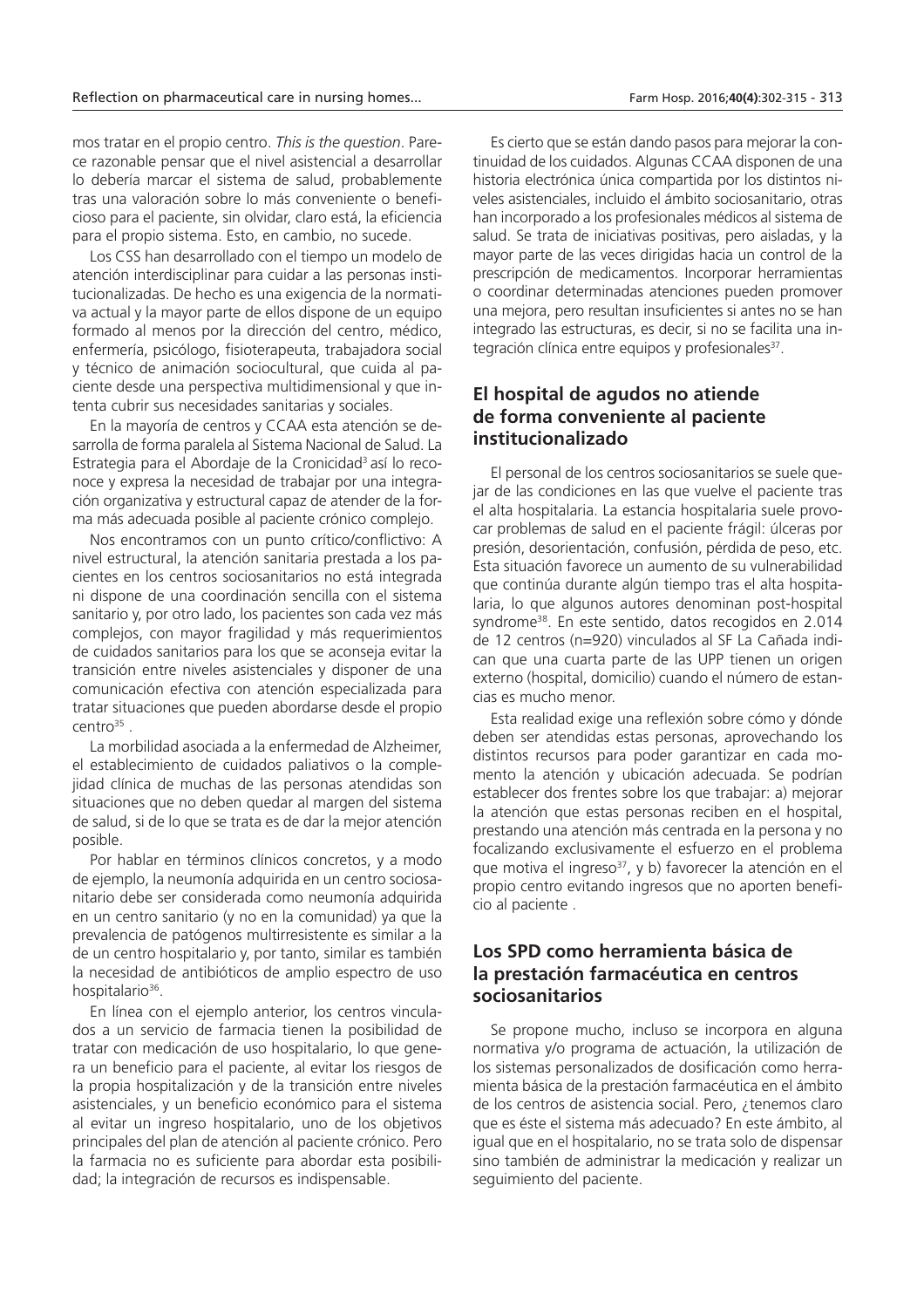La National Health Service no encuentra adecuado su uso en este tipo de centros al entender que su contribución a la seguridad no está del todo clara y que su uso no parece reducir errores de medicación cuando se comparan centros que utilizan estos sistemas con centros que no los utilizan<sup>39,40</sup>. Por el contrario sí encuentran una ventaja en términos de economía de escala al facilitar la preparación de la medicación de forma centralizada<sup>39</sup>.

Desde nuestra experiencia la dispensación de medicamentos debe hacerse de acuerdo con un sistema de dosis unitaria individualizada, adaptada al ámbito asistencial, que maximice la seguridad y facilite, al mismo tiempo, el trabajo de enfermería para una correcta administración de los medicamentos. En este ámbito asistencial, en el que la persona institucionalizada es atendida por un equipo asistencial como ocurre en un centro hospitalario, la farmacia no dispensa la medicación directamente al paciente sino que la prepara para que enfermería la administre. Y esto debe hacerse en las mejores condiciones, es decir: individualizada por paciente, correctamente identificada y en un sistema que facilite el trabajo de enfermería y minimice los errores.

#### **De la reflexión a la propuesta**

El abordaje del paciente crónico complejo es difícil, tanto para el profesional sanitario que atiende a estas personas como para el profesional que debe planificar la atención desde diversos recursos, sociales y sanitarios, que deben estar interconectados entre sí.

Se podría asegurar que cualquier modelo de atención que se proponga debe ser sostenible, proporcionar un valor, adecuar el cuidado a la situación del paciente y a su empoderamiento, y por tanto ser interdisciplinar con la finalidad de que el trabajo de cada uno de los profesionales sea sinérgico y el resultado sea mejor que la suma de cada uno por separado<sup>37</sup>.

Partiendo de estas premisas, y de la experiencia de la farmacia hospitalaria en este ámbito de atención, entendemos que el modelo de atención farmacéutica en centros de asistencia social que atiende a pacientes complejos debe desarrollarse desde la atención especializada y debería cumplir las siguientes características:

Quedar integrado en el sistema de salud, formando parte de la estructura sanitaria. De hecho, el conjunto de la atención sanitaria prestada al paciente institucionalizado en centros de asistencia social debería quedar integrada en el sistema de salud.

Tener suficiente capacidad de adaptación al ámbito asistencial. El seguimiento del paciente crónico complejo requiere colaborar con distintos profesionales (sanitarios y sociales) en un terreno con pocas certezas a nivel farmacoterapéutico.

Quedar vinculado al servicio de farmacia del hospital de referencia o quedar establecido en el propio centro para disponer de una mayor facilidad de adaptación, de

acuerdo con la realidad de cada área/departamento de salud, y en función del nº de centros y pacientes a atender.

Independientemente de la estructura creada, el farmacéutico debe poder desarrollar su trabajo asistencial en el propio centro. Conviene insistir que los mejores resultados se obtienen cuando se actúa a nivel *micro*, es decir, con el profesional sanitario formando parte del equipo asistencial41. Sólo de esta forma es posible proporcionar un valor que repercuta en el estado de salud y/o calidad de vida de la persona atendida.

Las reflexiones del presente artículo pretenden poner de manifiesto la necesidad de situar al paciente en el eje central de la valoración sobre qué nivel de prestación farmacéutica debe desarrollarse en este entorno asistencial. El tipo de prestación no puede ser fruto de un simple análisis de costes directos o de intereses creados sino derivado de un análisis algo más complejo. El desarrollo de un sistema de distribución en dosis unitarias adaptado al entorno, la incorporación de un sistema de guía farmacoterapéutica, la adecuación del tratamiento farmacológico a la realidad del paciente desde el seno de la valoración geriátrica integral o colaborar en la mejora de la capacidad asistencial del propio centro para evitar transiciones asistenciales y reducir hospitalizaciones evitables son mejoras reales aportadas desde la farmacia hospitalaria que proporcionan un *valor* asistencial y que, al mismo tiempo, favorecen la *sostenibilidad* del sistema.

Sin embargo, esto no es suficiente. La propuesta, en cuatro breves puntos, incide en la necesidad de trabajar en un entorno de integración clínica, y no solo farmacéutica, como única vía posible para abordar con garantías una mejora en el cuidado de estas personas y garantizar la continuidad asistencial.

#### **Bibliografía**

- 1. Le Galès-Camus C, Beaglehole R, Epping-Jordan J, coordinadores. Preventing chronic diseases: a vital investment: WHO global report [Monografía en Internet]. Geneva, Switzerland: World Health Organization (WHO); 2005 [Acceso Mayo 2014]. Disponible en: http://www.who.int./chp/chronic\_disease\_report/full\_report.pdf
- 2. Bengoa R. Empantanados. RISAI [revista en Internet]. 2008 [Acceso Mayo 2014]; 1:1-7.
- 3. Ferrer-Arnedo C, Orozco-Beltrán D, Román-Sánchez P, coordinadores. Estrategia para el Abordaje de la Cronicidad en el Sistema Nacional de Salud. Madrid: Ministerio de Sanidad, Servicios Sociales e Igualdad; 2012.
- 4. Real Decreto-ley 16/2012, de 20 de abril, de medidas urgentes para garantizar la sostenibilidad del Sistema Nacional de Salud y mejorar la calidad y seguridad de sus prestaciones. Boletín Oficial del Estado, nº 98, (24 de abril de 2012).
- 5. Tamura BK, Bell CL, Inaba M, Masaki KH. Outcomes of polipharmacy in nursing-home residents. Clin Geriatr Med. 2012;28(2):217- 236.
- 6. López R, López JA. La reorientación de la asistencia en residencias de ancianos: una perspectiva integradora. Rev Esp Geriatr Gerontol. 2007;42:2-4.
- 7. Peris JF, Fernandez EM, García-Mina M, Santos B, Albiñana S, Delgado E, Muñoz M, Casajús P, Beobide I. Prestación farmacéutica especializada en centros sociosanitarios. Análisis de situación y